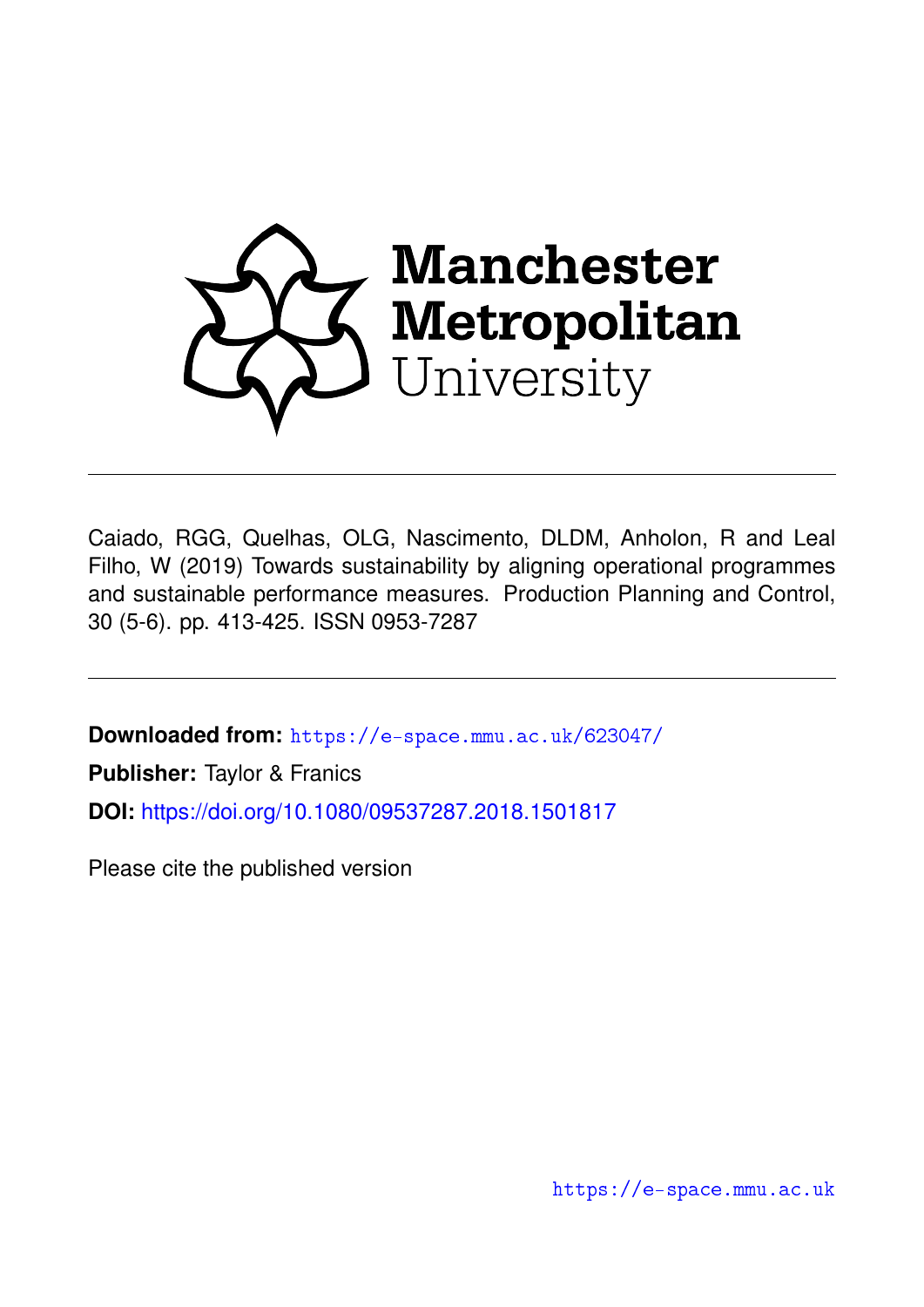# **Towards sustainability by aligning operational programmes and sustainable performance measures**

# **Manual Caiado R G G, Quelhas OLG, Nascimento DLDM, Anholon R, Leal Filho W**

Production Planning and Control 30(5-6):413-425 26 Apr 2019 DOI

https://www.tandfonline.com/doi/full/10.1080/09537287.2018.1501817

Abstract: In the last decades, sustainable concerns have increasingly gained importance to organizational survival and Lean/Six Sigma approaches are becoming more and more outstanding in order to improve sustainability performance. This paper aims to evaluate the degree of importance of sustainable performance measures of Brazilian organizations and to propose guidelines to achieve sustainability aligning these measures with operational improvement programmes. Multiple data collection methods were applied as theoretical literature review, questionnaire survey and semi-structured interviews with industry professionals and academic researchers. The findings show that it is the corporate responsibility to focus their efforts on both operational improvement programmes and sustainable initiatives in order to achieve better environmental protection, corporate reputation, quality management, cost performance and suppliers relations, as they are considered to be more important on organizational sustainability.

**Keywords** Survey, Organizational sustainability, Performance measures, Sustainable development, Lean Six Sigma

## 1. **Introduction**

In the current context, the increasing industrialization and scale of economic activity have significantly shaped modern life and the physical and social world in which we live (Caiado, Dias, et al. 2017). This transformation of resources from the Earth into wealth through industrial activity has led to an increasing level of consumption of materials and energy, a trend that has been one of the fundamental drivers of global and local environmental change and which has led to adverse consequences for ecosystems and societies (Linnenluecke and Griffiths, 2013; Caiado et al. 2017; Caiado et al. 2017).

The paradigm of the 21st century is to enable organizations to relate otherwise to the environment in which they coexist (Elkington, 1998), or through the adoption of sustainable principles that in addition to generating environmental and social benefits will bring improvement in economic value of the organization (Fiksel et al, 1999), and the impetus for corporate social responsibility that lead to the creation of decision-making tools geared to social impacts (Hutchins and Sutherland, 2008).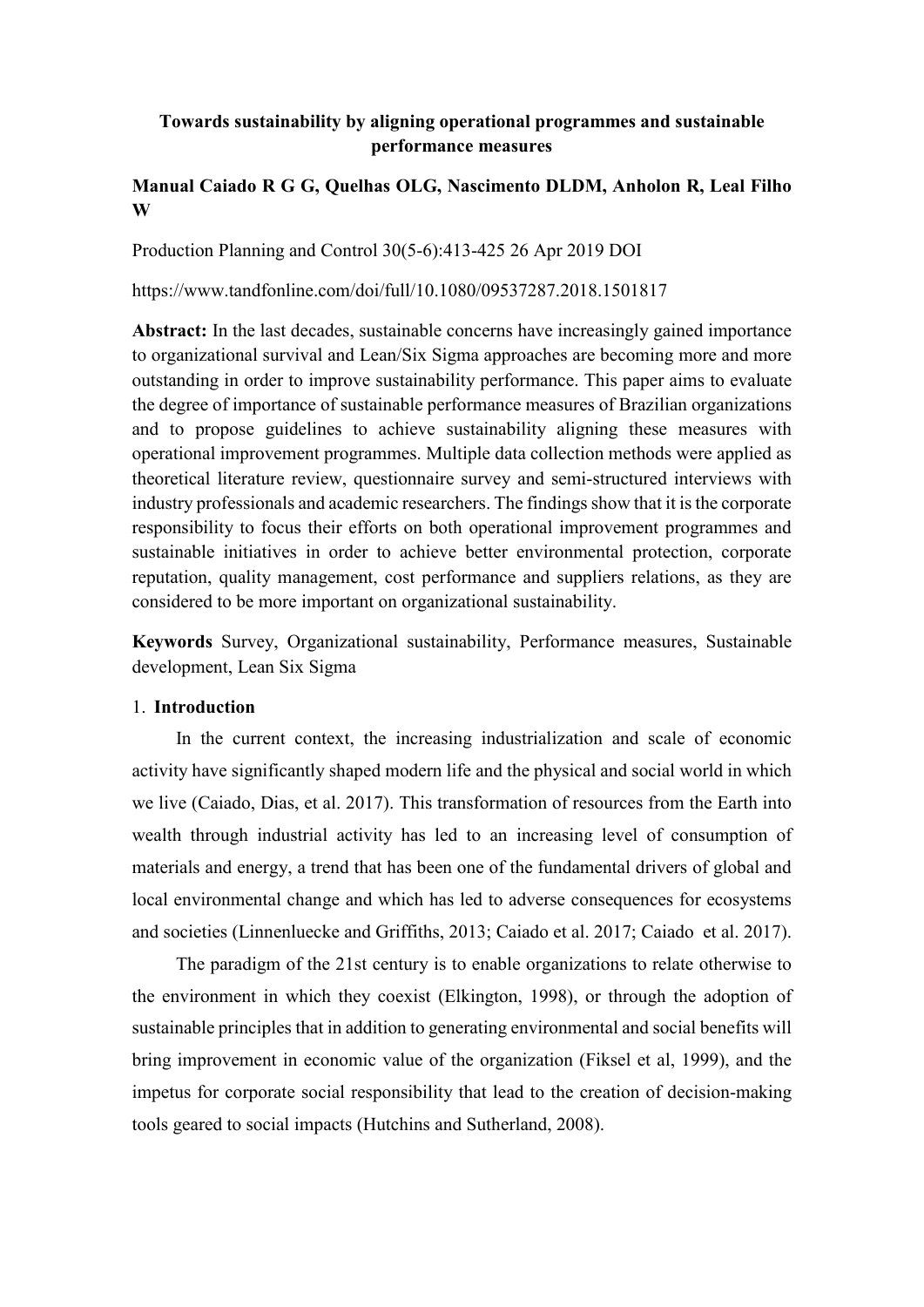Previous researches has investigated the relationship between measurement practices with sustainability performance (Norman and Macdonald, 2004; Labuschagne et al. 2005; Adams et al. 2014) and the importance of operations and quality improvement methodologies, such as Lean Manufacturing (LM) among others to influence "Green" initiatives (Garza-Reyes 2015), including their actions to a better performance (Verrier et al. 2014). However, there are no standardized methods for assessing sustainability in manufacturing processes and no consensus on which indicators should be used (Helleno et al. 2016).

In general, earlier studies are focussed on some of the dimensions of sustainability, and fewer studies present a simultaneous approach that takes into account the three dimensions of Triple Bottom Line (TBL) proposed by Elkington (1998) (Morioka and Carvalho 2014) with effective sustainable performance measures (Hourneaux Jr. et al. 2014). However, there is lack of practical studies, especially in an emergent economy like Brazil, that evaluates the importance of performance measures aligned to operational and TBL dimensions to simultaneously achieve operational excellence and sustainability objectives and highlight the integration of operational improvement programmes into sustainable performance measures. This combination seems logical, but a question arises from this: How effectively achieve sustainability through alignment of key sustainable measures and operational improvement programmes? To answer this question and the emerging gaps, the objective of this paper is threefold:

- (1) assess the degree of importance of sustainable performance measures for the organization's sustainability;
- (2) investigate the key sustainable performance measures to achieve sustainability
- (3) find out the impact of operational improvement programmes to handle the key sustainable measures and achieve more sustainable production and services;

The research has responded to the growing need for sustainable performance measures, which are aligned with TBL (economic, environmental, social), technical (operational) and governance dimensions of sustainability in order to ensure greater comprehensiveness and robustness in supporting the decision-making process. It also aims to bridge the knowledge gap on sustainable performance measures by comparing the state of the art with the results of an applied study. This study provide both academics and practitioners a better panorama to understand the alignment of the key sustainable performance measures and operational improvement programmes and these analyses can serve as benchmarking for future corporate sustainability operations and strategies. The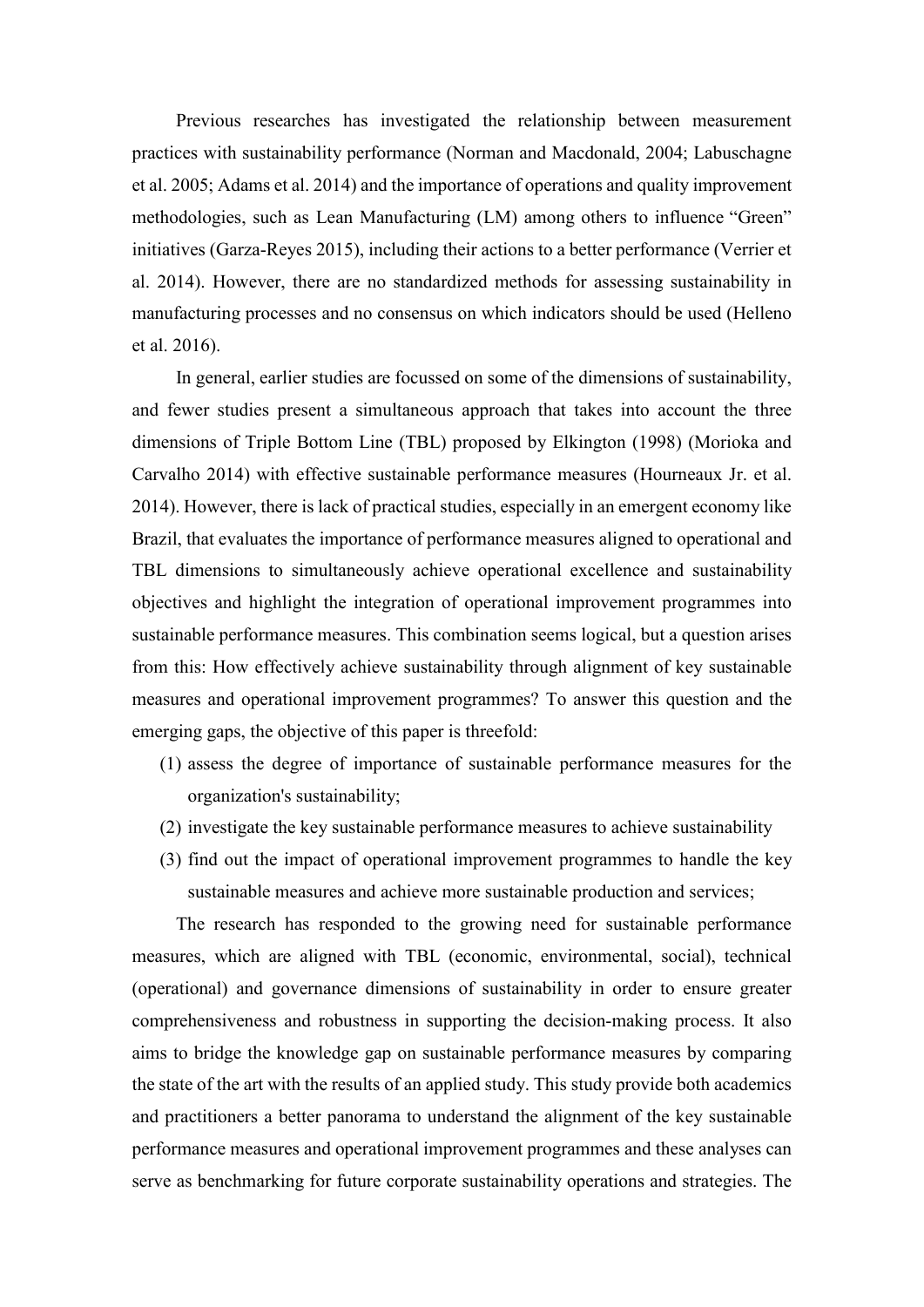main contribution of this paper is the proposal of guidelines which highlights the integration and alignment of operational improvement programmes into sustainable measures to aid organisations to balance the need for operational excellence in their production and service systems with environmental commitment and social fairness.

## 2. **Literature review**

### 2.1 *Performance measures towards sustainable development*

In the last two decades, much has been written on the principles of sustainable development and the need for organizations to build on sustainable practices which drastically change the way in which they conduct business (Linnenluecke and Griffiths 2013), creating great impact on the performance of companies (Yusuf *et al.* 2013). From the literature (Garza-Reyes 2015), it can be inferred that there is much pressure towards the transition of organizations and industries to sustainable development.

Adams *et al.* (2014) stresses that the increase of care in the performance evaluation by managers, consultants and academics is a reflection of the increase in pressure on organizations to improve on sustainable development. Concerning the pressure within organizations, Schrettle *et al.* (2014) state that the cultural influence through motivation, disseminating information, and management commitment with sustainability in the long term. On regulatory, competitive and market pressure, the increase in the consumption of materials and energy can be highlighted, leading to adverse consequences to ecosystems and to societies. (Linnenluecke and Griffiths 2013), followed by the need for environmental protection and the increase in demand for natural resources (Wu and Pagell 2011). Furthermore, and meanwhile, new policies and shapes of environmental regulation come up, which determine the type of technology that may be used, potentially creating economic structures to redistribute environmental costs and benefits (Etzion 2007).

Moreover, organizations with good performance may utilize their efforts in proactive environmental transparency, as a way of achieving more objective and verifiable communication of the current operational capacity and their good performance, aiming to improve corporate image and to gain a green competitive advantage (Meng *et al.* 2014). Epstein and Roy (2001) state that many organizations have developed performance evaluation systems to aid in measuring the sustainable performance of organizations, business units, facilities, teams, managers and all other employees. The effective measurement of environmental performance has been a challenge to organizations, and a crucial aspect for accomplishing this task is the appropriate definition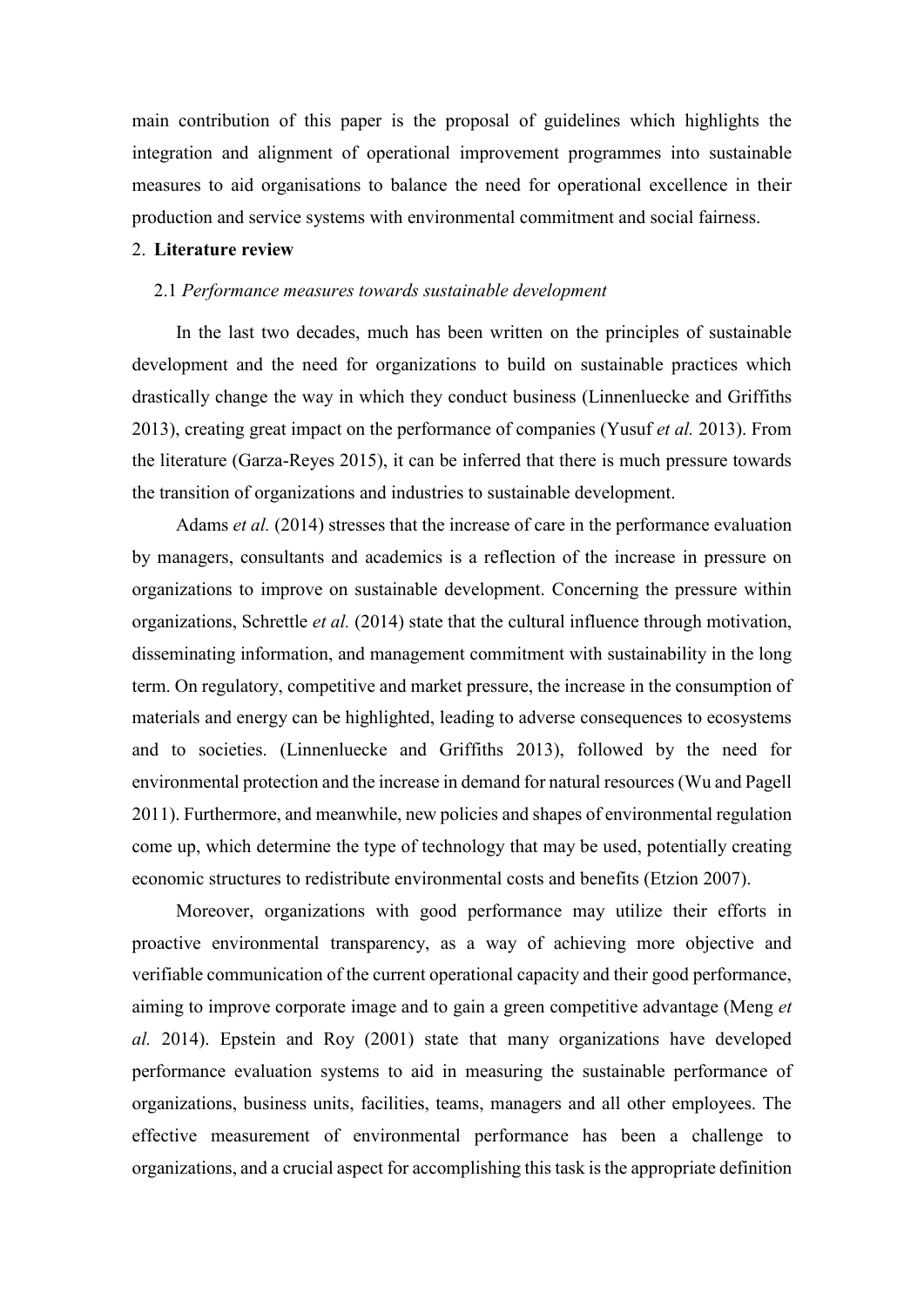of measurements as well as the utilization of environmental performance indicators (Hourneaux Jr. *et al.* 2014). The measurement of performance is important not only for understanding the changes which seem to be caused by sustainability, but also for clarifying the process for other companies (Leite *et al*. 2011). In the Table 1, some of the main sustainable measures have been selected from the performance measurement literature.

| Code            | Sustainable performance                       | <b>Table 1.</b> Maill sustainable performance measures<br>Researchers                                                                              |
|-----------------|-----------------------------------------------|----------------------------------------------------------------------------------------------------------------------------------------------------|
|                 | measures                                      |                                                                                                                                                    |
| M1              | Cost performance                              | Nagalingam, Kuik, and Amer (2013); Luzzini et al.<br>$(2015)$ ; León and Calvo-Amodio $(2017)$                                                     |
| M <sub>2</sub>  | Environmental and social<br>performance       | Silva, Vaz, and Ferreira (2013); Luzzini et al. (2015);<br>Helleno, de Moraes, and Simon (2016); Gandhi, Thanki,<br>and Thakkar (2018)             |
| M <sub>3</sub>  | Inter-firm collaborative<br>capabilities      | Luzzini et al. $(2015)$ ;                                                                                                                          |
| M4              | Intra-firm collaborative<br>capabilities      | Luzzini et al. $(2015)$ ;                                                                                                                          |
| M5              | Environmental protection                      | Valiente et al. (2012); Verrier et al. (2016); Fu, Guo, and<br>Zhanwen $(2017)$                                                                    |
| M <sub>6</sub>  | Employee satisfaction                         | Fiksel et al. (1999); Singh et al. (2007); Valiente et al.<br>(2012); Golini et al. (2014); Helleno et al. (2016); León<br>and Calvo-Amodio (2017) |
| M7              | Supplier relations                            | Valiente et al. (2012); Verrier et al. (2014)                                                                                                      |
| M8              | Corporate reputation                          | Golini et al. (2014); Galeazzo et al. (2014); León and<br>Calvo-Amodio (2017)                                                                      |
| M9              | Environmental logistics policy                | Ciliberti et al. (2008)                                                                                                                            |
| M10             | Quality management                            | Valiente et al. (2012); Godinho Filho, Ganga, and<br>Gunasekaran (2016); Prasad, Khanduja, and Sharma<br>(2016)                                    |
| M11             | Social benefits, medical-legal                | Valiente et al. (2012)                                                                                                                             |
| M12             | Customer satisfaction                         | Valiente et al. (2012); Godinho Filho et al. (2016); León<br>and Calvo-Amodio (2017)                                                               |
| M13             | Balancing professional and<br>family life     | Valiente et al. (2012)                                                                                                                             |
| M14             | Transparency in information                   | Valiente et al. (2012); Lee and Saen (2012); Ahuja,<br>Sawhney, and Arif (2016)                                                                    |
| M15             | Green Marketing                               | Jabbour et al. (2013); Thieme et al. (2015)                                                                                                        |
| M16             | <b>Environmental Policy</b>                   | Miller et al. (2010); Puvanasvaran, Tian, and Vasu (2014)                                                                                          |
| M17             | <b>Investor Relations</b>                     | Lee and Saen $(2012)$                                                                                                                              |
| M18             | Representation and dialogue with<br>employees | Valiente et al. (2012); Verrier et al. (2014)                                                                                                      |
| M19             | Code of conduct                               | Kocmanová and Šimberová (2016); Campos and<br>Vazquez-Brust (2016)                                                                                 |
| M <sub>20</sub> | Corporate Governance                          | Lee and Saen (2012); Vlachos (2015); Kocmanová and<br>Šimberová (2016)                                                                             |
| M21             | Labor practice indicators                     | Kocmanová and Šimberová (2016)                                                                                                                     |

**Table 1.** Main sustainable performance measures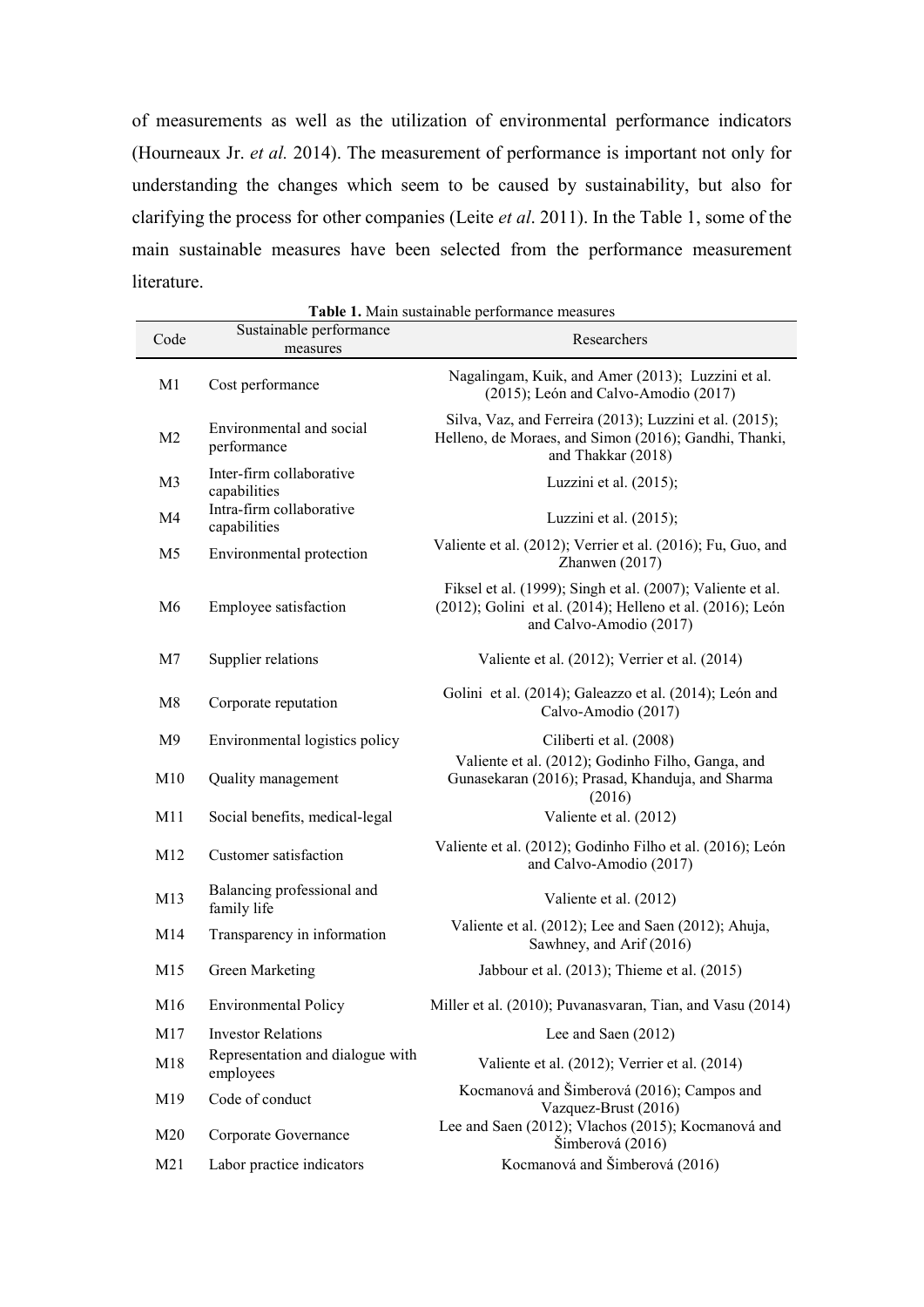| M22             | Human capital development              | Singh et al. (2007); Ciliberti et al. (2008); Zhan et al.<br>(2015)                                                                               |
|-----------------|----------------------------------------|---------------------------------------------------------------------------------------------------------------------------------------------------|
| M <sub>23</sub> | Support of social setting              | Valiente et al. (2012); Lee and Saen (2012)                                                                                                       |
| M24             | Energy conservation                    | Dhingra et al. (2014); Thieme et al. (2015)                                                                                                       |
| M <sub>25</sub> | Sustainable working condition          | Fiksel et al. (1999); Yusuf et al. (2013); Camuffo and<br>Stefano (2017)                                                                          |
| M26             | Carbon footprint reduction             | Fiksel et al. (1999); Yusuf et al. (2013); Fercoq, Lamouri,<br>and Carbone (2016); Garza-reyes, Villarreal, and Kumar<br>(2017)                   |
| M27             | Reduction in amount of energy<br>use   | Yusuf et al. (2013); Nagalingam et al. (2013); Verrier et<br>al. (2016); Fu et al. (2017)                                                         |
| M28             | Reduction of air pollution             | Vinodh et al. (2011); Yusuf et al. (2013); Garza-reyes et<br>al. (2017)                                                                           |
| M29             | Waste management                       | Vinodh et al. (2011); Yusuf et al. (2013); Thieme et al.<br>(2015); Helleno et al. (2016); Verrier et al. (2016); León<br>and Calvo-Amodio (2017) |
| M30             | Reduction in amount of resource<br>use | Fiksel et al. (1999); Yusuf et al. (2013); Nagalingam et<br>al. (2013); Verrier et al. (2016); Fu et al. (2017)                                   |
| M31             | Sources of recyclable raw<br>material  | Fiksel et al. (1999); Yusuf et al. (2013); Nagalingam et<br>al. (2013)                                                                            |

Table 1 depicts the existence of a great diversity of performance indicators, each group being more adequate to a specific context or analysis field. The conceptual idea of performance measurement in sustainability consists in collecting measurable and trackable data from companies in which a pivotal challenge is the generation and dissemination of robust, relevant, accurate and feasible information for decision making (Olsthoorn *et al.* 2001; Jin and High, 2004).

Besides that, sustainability measures can affect the choice of quality improvement programmes (Chugani et al. 2017), as this new concepts and approaches should direct companies to more efficiently operations, with less waste and commitment to deliver the triple bottom line. By adopting a Green perspective, organizations can become more productive and efficient, increasing their profits and reputation (León and Calvo-Amodio 2017). As Garza-reyes, Villarreal, and Kumar (2017) nowadays environmental sustainability must be aligned to the traditional priorities of profitability, efficiency, customer satisfaction, quality, and responsiveness. Therefore, we hypothesize the following:

**H1.** There is a positive relation between socio-environmental measures and quality management;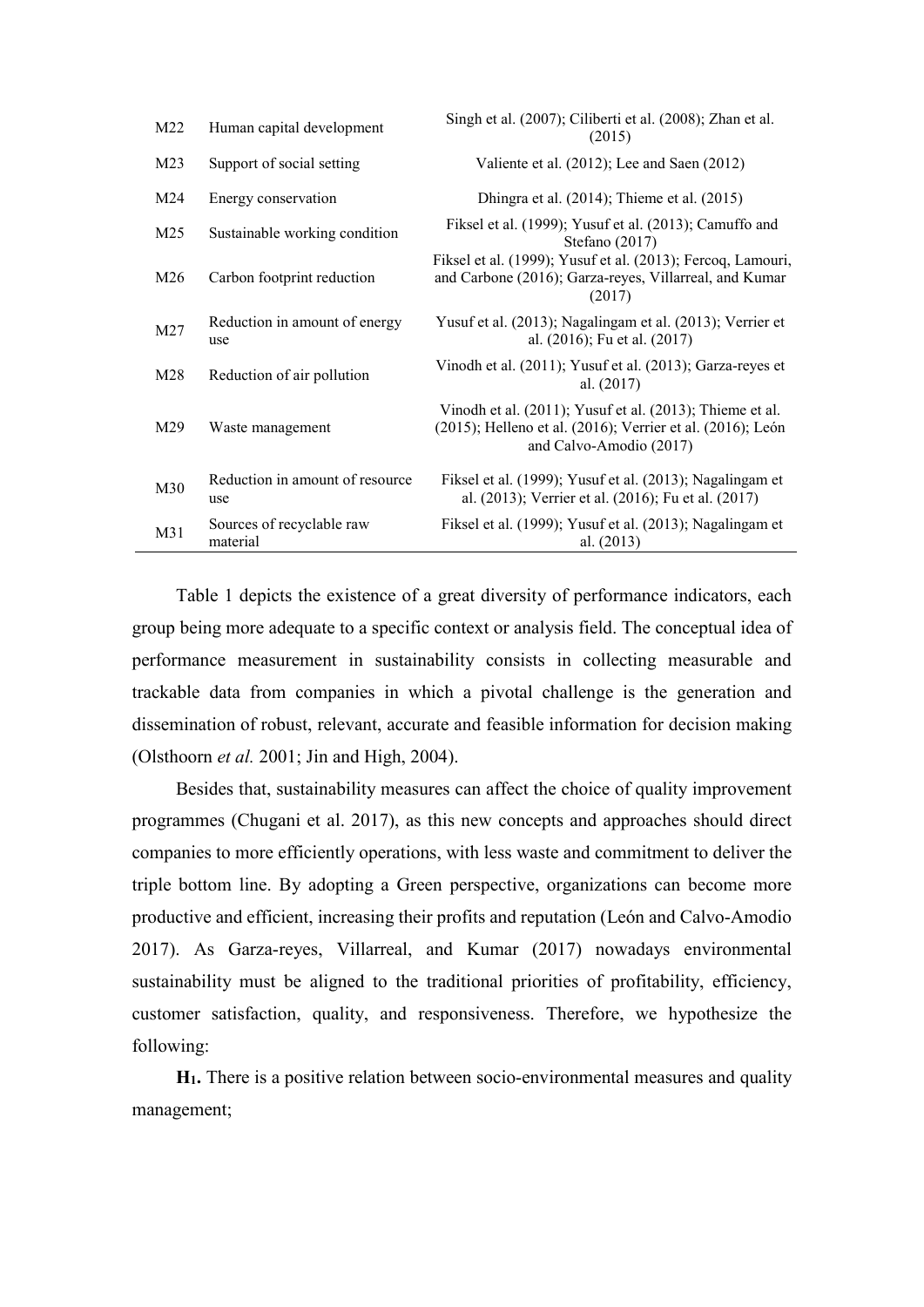# *2.2 Synergies and divergences between sustainability initiatives and operational improvement programmes*

In a rapidly changing environment, organizational survival depends not just on it operating in the most profitability, effective and efficient manner possible, but also on its compromise with environmental regulations and social demands and the adoption of evolving strategies (Garza-Reyes 2015) For this reason, operational improvement programmes, as LM, Six Sigma and Lean Six Sigma are becoming more and more outstanding in order to improve sustainability performance and underpin competitive advantage.

Lean Manufacturing was founded under the leadership of Taiichi Ohno at the Toyota Motor Company in the 1950s to reduce wastefulness, achieve an engaging approach in the relationship between employees, suppliers and customers; Six Sigma was created by Bill Smith at Motorola Corporation, in the 1980s, seeking to reduce errors and defects; and Lean Six Sigma emerged in the late 1990s and early 2000s, incorporating Lean's principles of speed and immediate action with the Six Sigma vision of flawless quality and reducing the impact of variation on queue times, being a mechanism that seeks the engagement of everyone for joint reach and no trade-offs of quality, speed, and cost (George 2002).

The literature suggests that those approaches make a positive contribution to the sustainable performance of organisations and offer a better culture to deploy sustainability philosophies, tools and methods (Powell et al. 2017; Cherrafi et al. 2017). Lean practices has some synergies with sustainability as waste reduction, reduction of environmental impacts such as emissions into the air, water and soil, as well as efficiency of water and conservation of energy, creation of greener supply chains, lead time reduction, product design and techniques to manage people (Chiarini 2014; Garza-Reyes 2015; Chugani et al. 2017), and this actions could be enhanced when used together (Verrier et al. 2014).

Moreover, it can be seen that Six Sigma aims to reduce defects and cost by controlling the necessary resource consumption (Chugani et al. 2017) and can contribute to improve sustainable production and service systems, because through its principles firms can manage energy use and implement, manage, sustain and improve sustainability performance (Garza-Reyes 2015), as DMAIC cycle (Define, Measure, Analyze, Improve and Control) could make suitable to measure sustainability.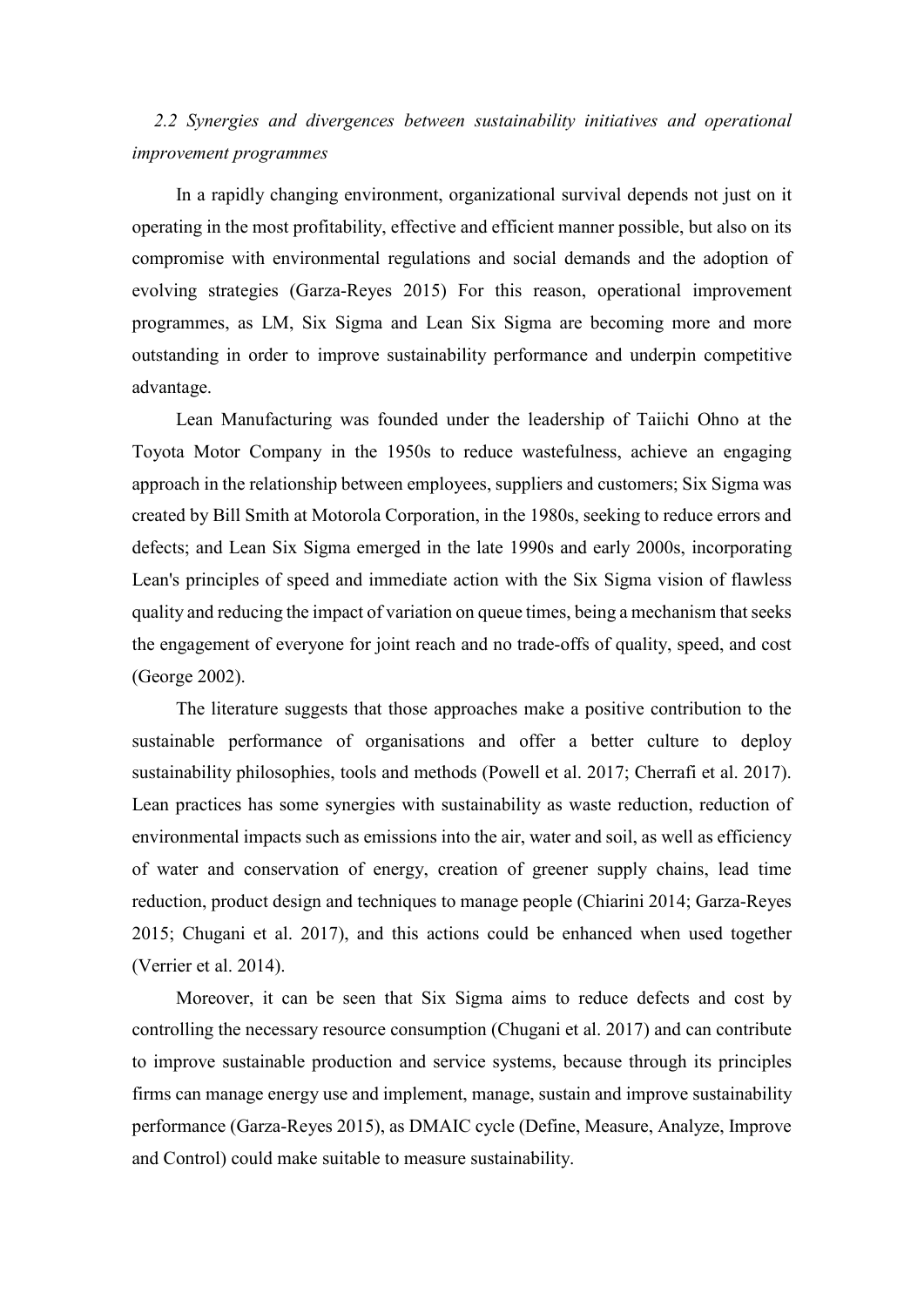In addition to, Lean Six Sigma represents a cultural transformation that makes organizations consider and accept environmental innovation and can reduce marginal cost of sustainability initiatives (Cherrafi et al. 2016). Their techniques also contribute to a more environmentally sustainable supply chain and improve process performance (Powell et al. 2017). In fact, Lean and Six Sigma are catalysts for the implementation of sustainability in manufacturing companies (Verrier et al. 2014). However, there are also some obstacles for corporate sustainability, such as the supply relationship, a critical part in LM (Simpson and Power 2005) and the supply of human and material resources for implementing sustainable processes. As LM is an integrated approach that incorporates a wide variety of practices, including supplier management (Shah and Ward 2003), the supplier development requires the firm's commitment with financial, capital and personnel resources, as well as, their collaboration and compliance (Simpson and Power 2005).

Thus, there are compatibilities and complementarities between those emergent manufacturing practices (Thomas et al. 2016) and sustainability in terms of waste elimination and efficient use of resources, continual improvement and implementation strategies, measurement metrics, supply chain relationships, satisfying customer needs and tools and practices (Cherrafi et al. 2016; Chugani et al. 2017). Taking into account the above arguments, and the results obtained in previous studies, we also want to examine the following hypothesis:

**H2.** There is a positive relation between supplier relations and customer satisfaction;

On the other hand, unlike sustainable initiatives, Lean and Six Sigma approaches don't consider social and governance dimensions of sustainability and neither the lifecycle and don't pay attention to the sustainable value of products or the environmental risk of the materials transformation processes used to produce products (Cherrafi et al. 2016).

Sagnak and Kazancoglu (2016) emphasized the need for the application of Six Sigma methodology to the Green Lean approach in order to fill up its gaps and assess performance. Therefore, as there are divergences between sustainability and operational improvement approaches - Lean aims to reduce waste, Six Sigma aims to achieve continuous improvement of quality by minimising the defects and Green aims to decrease the negative ecological impacts (Kumar et al. 2016) – the integration between those approaches are necessary in order to aid organisations to balance the need for operational efficiency in their production and service systems with environmental commitment and social fairness.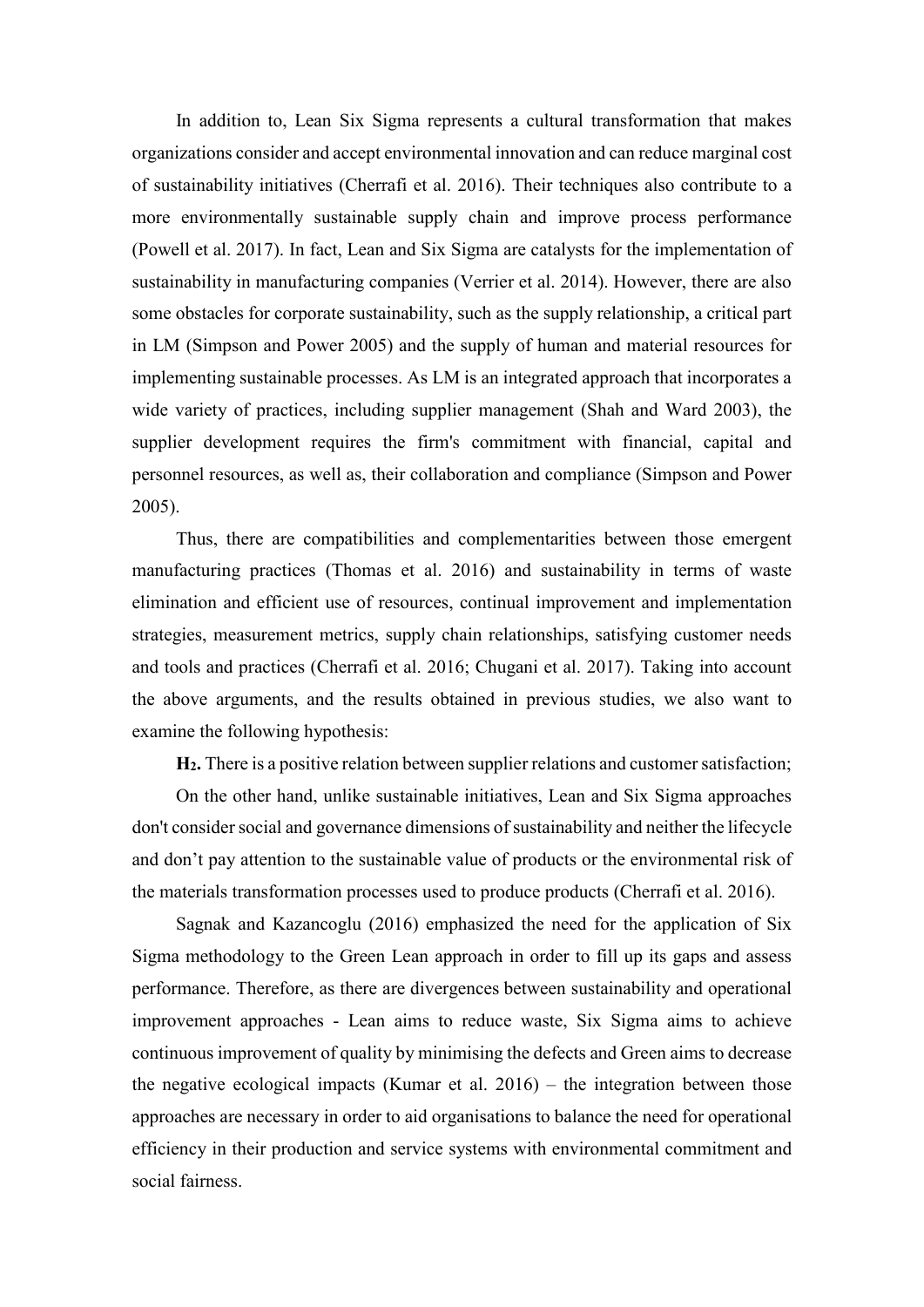Furthermore, its essential to integrate those programmes with measurement system and control techniques to satisfy the need for measurement (Sagnak and Kazancoglu 2016). Verrier et al. (2014) proposed a framework to measure both productivity and environmental performance, including indicators for integrating Green and Lean to improve economic, environmental and social performance, allowing the companies to measure their ability to run a Lean and Green policy and benchmark their practices and experiences with other companies. Helleno et al. (2016) contribute to the current sustainability assessment methods by developing and applying a method to integrate a new group of sustainability key performance indicators (KPI) based on the TBL concept into the Value Stream Mapping – Lean manufacturing tool - (Lean KPIs) to assess the manufacturing process parameters in Brazilian industry. The method helps to measure the parameters that influence the productivity and thereby promote the improvement of sustainability. Therefore, sustainable organizations can integrate and align operational improvement programmes into their sustainability strategies through development of assessment models and measures that effectively contribute to increasing sustainability in manufacturing processes. Because of that, the effectiveness of a Performance Measurement System (PMS) is important, being able to provide an indication of the current market position of the organization, and to aid in the development of future operations and strategies (Langfield-Smith et al. 2009). Furthermore, to Veleva and Ellenbecker (2001), these PMS may facilitate the creation of a more ecoefficient and socially responsible production system, which aims to foster sustainable manufacturing.

However, there are some challenges to implementing Green and Lean Six sigma regarding expertise training programme, support of management, customer involvement and the adequate technologies, facilities, human resources, time management and organizational culture (Kumar et al. 2016).

### 3. **Research Methodology**

The explorative research study adopted a triangulation method with qualitative and quantitative data collection mechanisms to operationalise the research questions and constructs (Yusuf et al., 2013). As triangulation involves using more than one method to gather data, in our study we used three mechanisms: (1) a literature review; (2) a survey conducted across fifty industry professionals; and (3) semi-structured interviews with eleven academics. The use of different methods through the data triangulation to study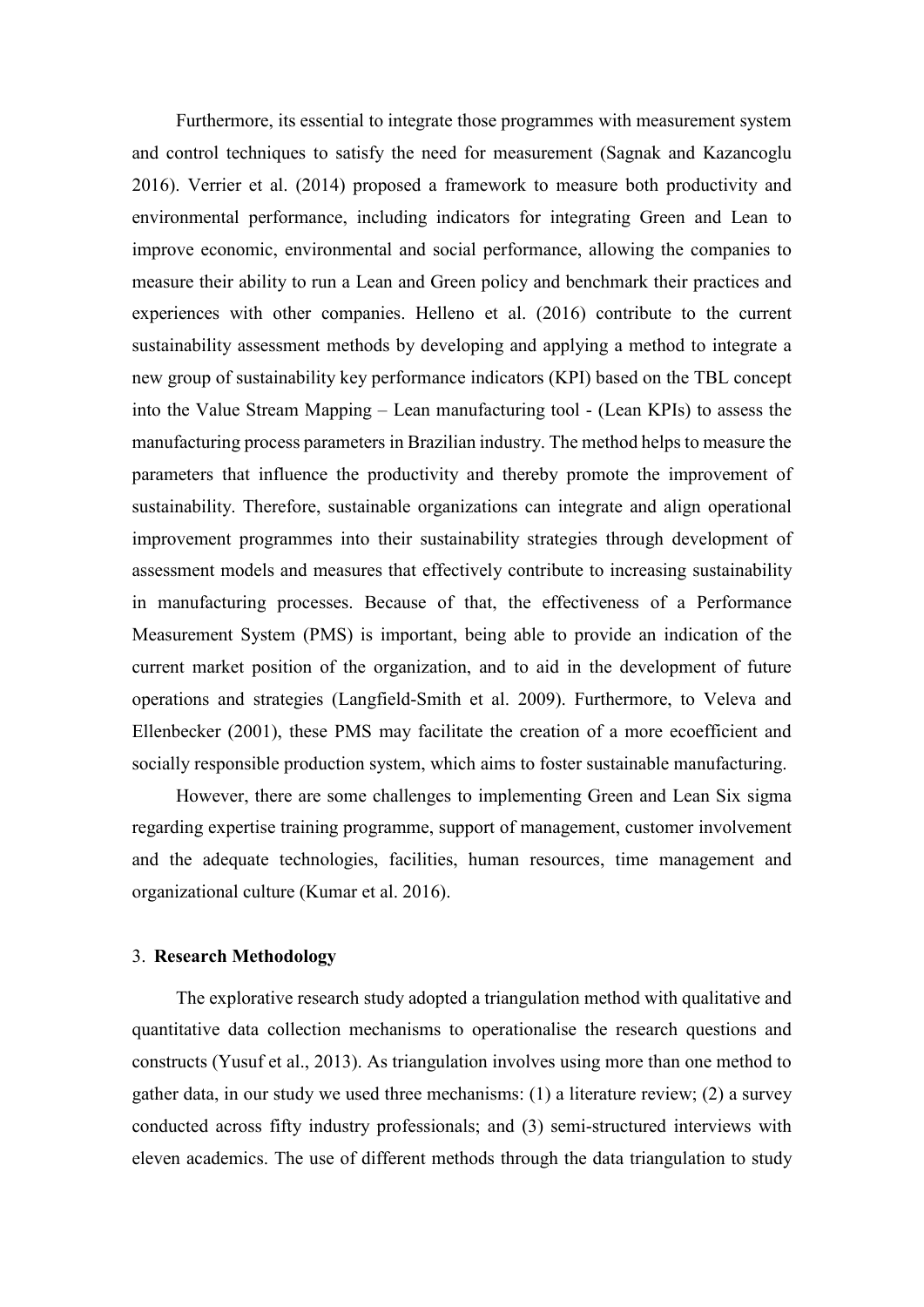the same phenomenon increases the validity of the research results (Psychogios and Tsironis 2012).

In addition, it may be observed that the research also counts on multiple sources of information (source triangulation) such as content analysis of articles, questionnaires survey, interview and direct observation and iteration with the constructs developed from the literature, which enables further constructive validity (Eisenhardt 1989); To Miguel (2005), the use of multiple sources allows for the support of the constructs, propositions or hypotheses, in other words, the technical use of triangulation helps in the iteration and convergence between various sources of evidence.

## *3.1 Survey design, sampling and data analysis*

The first step consists of an extensive literature review of the sustainable performance measures, in order to support the design of the research survey. As in the work of Sureeyatanapas et al. (2015), in this review, 31 measures were preliminary identified by examining works focusing on the manufacturing sector in general, rather than on a specific industry, in order to cover the general concerns within the field. These identified measures are then evaluated by the organizations.

The second step seeks to enhance the power of generalization of the relevance of the sustainable measures across the perception of a wide range of professionals working in the industry. A survey was conducted with industry professionals on August of 2016 in order to verify which sustainable measures are most important to organizational sustainability. Prior to sending out the questionnaire, a pilot study was undertaken in order to eliminate potential problems. A draft of the survey questionnaire was reviewed by four industrial practitioners experienced in sustainability to offer a better refinement of the questions, ensuring that experts would have no difficulty in answering the questions. In order to organize the questionnaire in a logical sequence and to better understand the subject studied, the survey questionnaire consists of two parts. The first part was intended to determine the demographical details of the participating experts, and the second part aimed to measure the importance of sustainable performance measures for organizations in which the specialists worked. All responses on the importance of sustainable measures items were recorded using a five-point Likert-type scale  $(1 -$  "very low" to  $5 -$  "very high").

The intended population of this survey consists in public and private sector professionals who were present during a Conference on Sustainable Management in the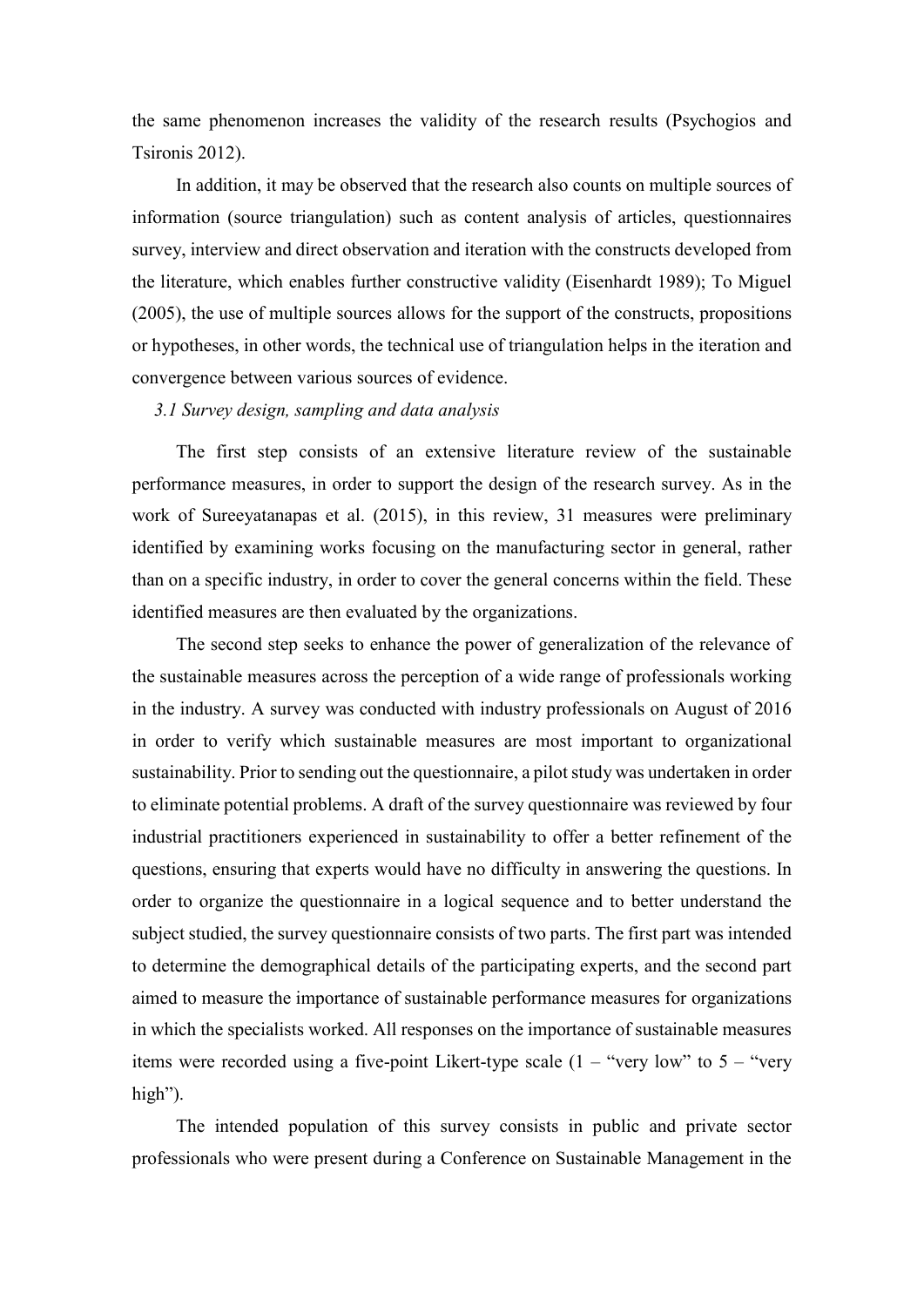city of Rio de Janeiro, but who work in companies or institutions throughout various regions of Brazil. Given that the true characteristic of the intended population was unknown; convenience sampling was performed (Sekaran and Bougie, 2010), because this research aims to test the relationships of variables (Calder et al. 1981). The research sample, a total of 50 questionnaires, was collected and after the manual screened check of the data, ignoring those with incomplete questions, this resulted in 30 (60%) valid questionnaires. As Hines and Montgomery (1990) and Sureeyatanapas et al. (2015) point out, in small populations, a sample of at least 30 usable responses for every part of the questionnaire enables a reasonable statistical analysis of the data. The majority of the respondents work in organizations which adopts sustainable measures (86.7 percent) and have master's degrees (56.7 percent).

The data analysis was done using the R software (R Development Core Team, 2017). Descriptive statistics were used, including frequencies / percentages to describe sample characteristics analyzed and we verified the degree of importance of the measures, obtaining an average ranking based on the weighted frequency (WF) of the scores attributed to the answers by the following Equation (1):

$$
Weighted Frequency (WF) = \sum (f_i \times W_i)
$$
 (1)

Where:

- $f_i$  = observed relative frequency of each response to each measure
- $W_i$  = weight value of each likert scale response

The reliability of the variables was assessed based on the value of the Cronbach's alpha coefficient, which is one of the main ways of estimating the internal consistency of each construct in a questionnaire (Forza, 2002), and should reach the minimum level of 0.70 and can admit 0.60 in exploratory research (Hair Jr et al., 2009). Then, to check the data normality, Lilliefors (LF) and Anderson-Darling (AD) normality tests were applied. According to Razali and Wah (2011) LF test always outperforms Kolmogorov-Smirnov test and AD is quite comparable with Shapiro-Wilk test, and has a high power for samples equal to or greater than 30 individuals. Normality tests were performed with a confidence level of 99% (significance level (α) of 1%) and the lower the p-value, the lower the consistency between the data and the null hypothesis, which corresponds to the Normal distribution. As the data did not present a normal distribution, the Spearman coefficient  $\rho$ was used, which is a bivariate correlation procedure that does not require the relationship between the variables to be linear, to measure the strength of the association between the ordinal variables and uses the order of observations, instead of the observed value, only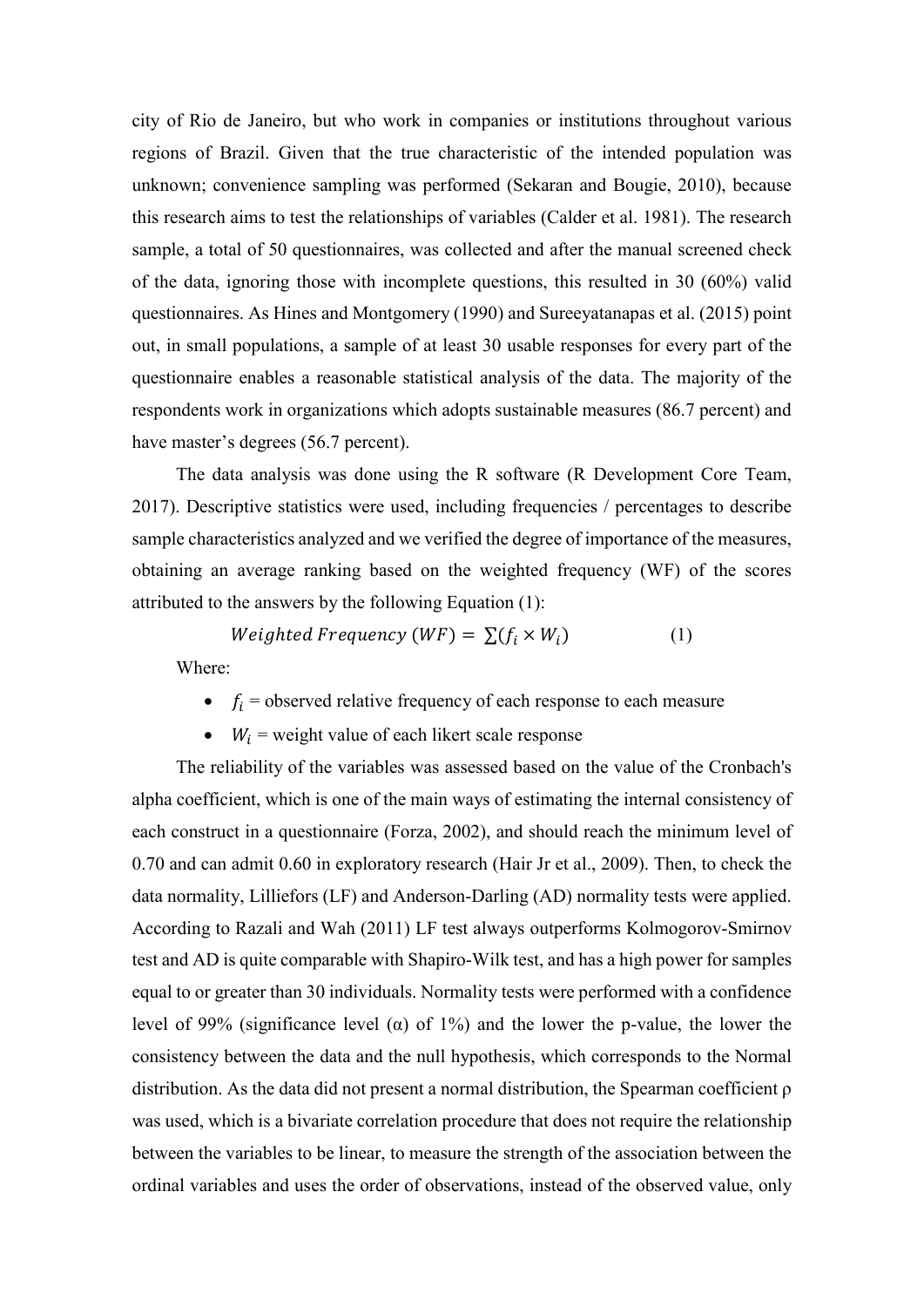### (Pestana and Velosa, 2006).

### *3.2 Interviews design, sample and data analysis*

Lastly, in the third stage, after identifying 10 most important measures, we conducted eleven semi-structured interviews in the Portuguese language with academics. Each interview lasted around half hour. We applied a questionnaire with five professors, which have at least master's degrees, in Fluminense Federal University, Niterói, Brazil on November 22th and six managers from Tecgraf Institute on November 24th 2017 in the Pontifical Catholic University of Rio de Janeiro, Brazil. Given that all the respondents were familiar with Lean Six Sigma methodology or have already worked at least once in a project involving Lean, Six Sigma, LSS or Green techniques, during face-to-face meetings with them, the authors didn´t need to explain these methodologies and their concepts. The experts were asked to fill out the questionnaire using a 3-point scale (i.e.,  $0 =$  no influence,  $+$  = moderate,  $++$  = strong) to indicate the influence of each operational improvement programme to handle the key sustainable measures in their respective organization.

After collecting questionnaire data from all the respondents, we calculated the mode of the respondents' opinions in order to reach a consensus. In addition, as Caffieri et al. (2017) a manual content analysis - systematic classification process of coding and identifying themes or patterns - was used to analyze the interviews. It enabled the researchers with the opportunity of direct and personal interaction with professionals with ample industry and academic experience in order to make inferences about the reasons of the relationships between the key sustainable performance measures and some operational improvement programmes, and for identifying how organizations may achieve better sustainable performance in implementing programmes and controlling these measures.

### 4. **Results and Discussion**

### *4.1 Survey results*

Concerning the degree of importance of measuring organizational sustainability, Table 2 shows that, from weighted frequency analysis, sustainable measures which are considered more important by the interest group's perception are: Cost performance (M1), Environmental protection (M5), Supplier relations (M7), Corporate reputation (M8), Quality management (M10), Customer satisfaction (M12), Human capital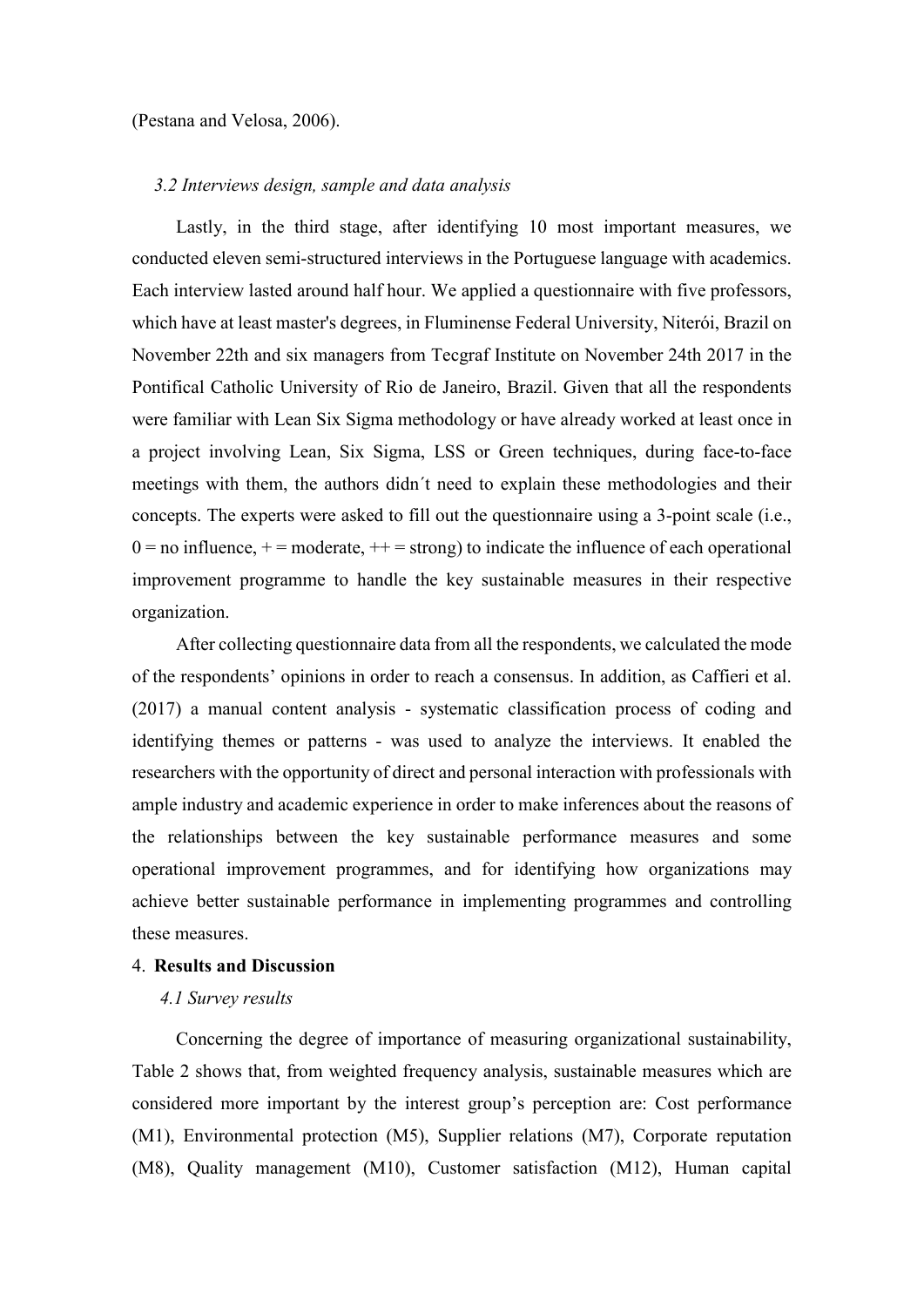development (M22), Energy conservation (M24), Reduction in amount of energy use (M27) and Reduction in amount of resource use (M30).

**Table 2.** Degree of the importance of sustainable performance measures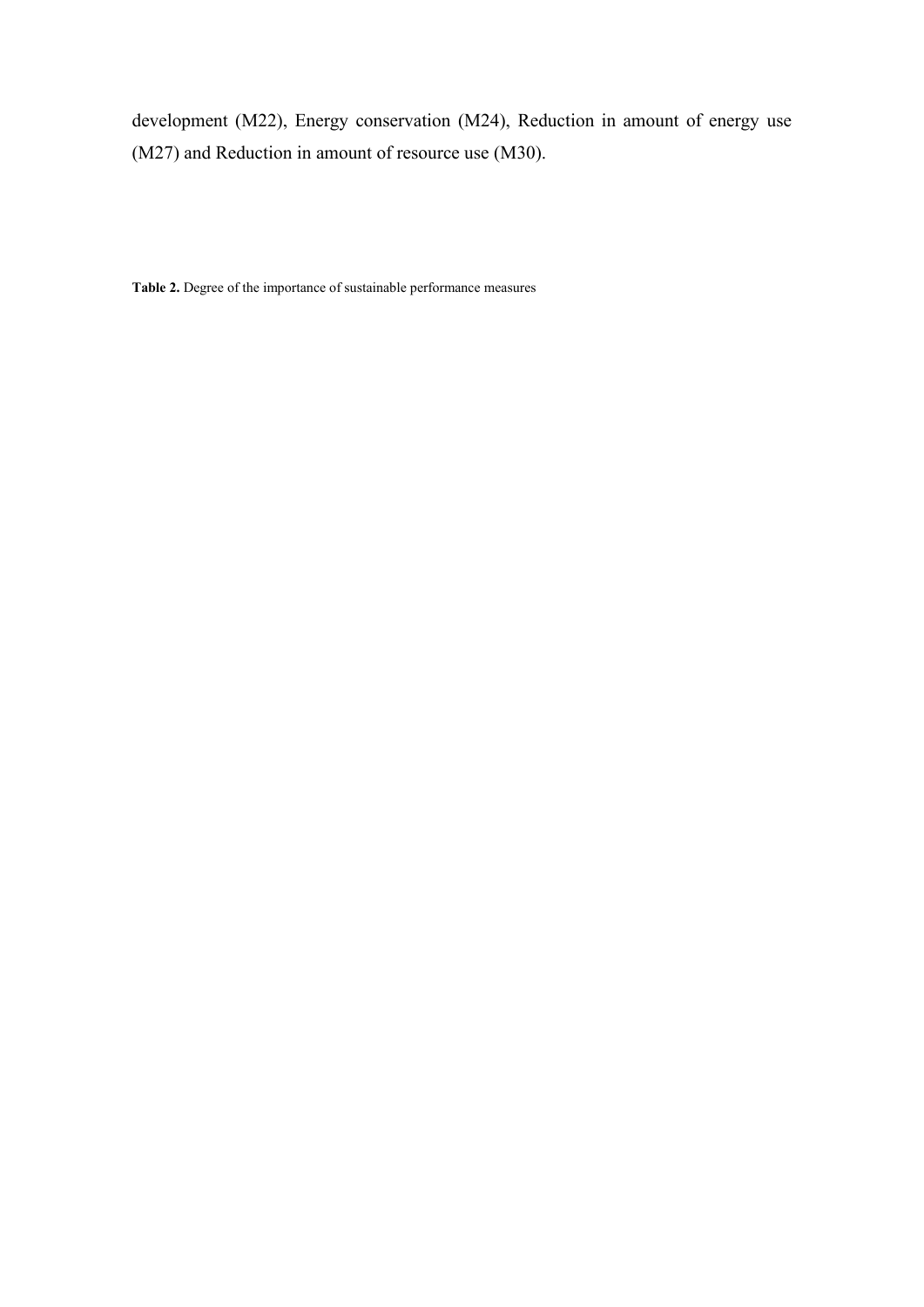|                                                     | Very Low                   | Low   | Medium.    | High         | Very high                    | Weighted  |  |
|-----------------------------------------------------|----------------------------|-------|------------|--------------|------------------------------|-----------|--|
| Sustainable Performance Measures                    | $\left( \mathbb{I}\right)$ | (2)   | (3)        | (4)          | $\left( \frac{1}{2} \right)$ | frequency |  |
| Corporate reputation (MS)                           | $T\%$                      | 10%   | 10%        | 27%          | 47%                          | 96.7%     |  |
| Environmental protection (M5)                       | 13%                        | 7%    | 7%         | 33%          | 40%                          | 80.0%     |  |
| Customer satisfaction (M12)                         | $7\%$                      | 13%   | 17%        | 20%          | 43%                          | 80.0%     |  |
| Quality management (M10)                            | 3%                         | 13%   | 20%        | 27%          | 37%                          | 80.0%     |  |
| Reduction in amount of energy use<br>(ML7)          | 10%                        | 10%   | 17%        | 20%          | 43%                          | 76.7%     |  |
| Cost performance (M1)                               | $7\%$                      | 10%   | 20%        | 33%          | 30%                          | 70.0%     |  |
| Supplier relations (M7)                             | 10%                        | 10%   | 20%        | 20%          | 40%                          | 70.0%     |  |
| Energy conservation (M24)                           | 10%                        | 13%   | 20%        | 13%          | 43%                          | 66.7%     |  |
| Reduction in amount of resource use<br>(M30)        | 10%                        | 10%   | 30%        | 13%          | 37%                          | 56.7%     |  |
| Human capital development (M22)                     | 7%                         | 10%   | 30%        | 30%          | 23%                          | 53.3%     |  |
| Investor Relations (M17)                            | 20%                        | 10%   | 13%        | 13%          | 43%                          | 50.0%     |  |
| Code of conduct (M19)                               | 10%                        | 13%   | 17%        | 37%          | 23%                          | 50.0%     |  |
| Corporate Governance (M20)                          | $7\%$                      | 7%    | 43%        | 20%          | 23%                          | 46.7%     |  |
| Waste management (M29)                              | 17%                        | $7\%$ | 17%        | 37%          | 23%                          | 43.3%     |  |
| Environmental and social<br>performance (M2)        | 13%                        | 7%    | 30%        | 27%          | 23%                          | 40.0%     |  |
| Social benefits, medical-legal (M11)                | 17%                        | 3%    | <b>20%</b> | 43%          | 17%                          | 40.0%     |  |
| Employee satisfaction (M6)                          | 13%                        | 10%   | 20%        | 37%          | 20%                          | 40.0%     |  |
| Transparency in information (M14)                   | 17%                        | 10%   | 23%        | 17%          | 33%                          | 40.0%     |  |
| Representation and dialogue with<br>employees (M18) | 13%                        | 10%   | 27%        | 27%          | 23%                          | 36.7%     |  |
| Sustainable working condition.<br>(M25)             | 7%                         | 7%    | 40%        | 37%          | 10%                          | 36.7%     |  |
| Environmental Policy (M16)                          | 20%                        | 10%   | 13%        | 33%          | 23%                          | 30.0%     |  |
| Intra-firm collaborative capabilities<br>(M4)       | 3%                         | 23%   | 37%        | 20%          | 17%                          | 23.3%     |  |
| Environmental logistics policy (M9)                 | 17%                        | 13%   | 20%        | 30%          | 20%                          | 23.3%     |  |
| Support of social setting (M23)                     | 13%                        | 13%   | 27%        | 33%          | 13%                          | 20.0%     |  |
| Inter-firm collaborative capabilities<br>(M3)       | 3%                         | 27%   | 30%        | 30%          | 10%                          | 16.7%     |  |
| Labor practice indicators (M21)                     | 10%                        | 17%   | 27%        | 40%          | TX                           | 16.7%     |  |
| Sources of recyclable raw material<br>(M31)         | 10%                        | 23%   | 20%        | 33%          | 13%                          | 16.7%     |  |
| Green Marketing (M15)                               | 27%                        | 7%    | 20%        | 27%          | 20%                          | 6.7%      |  |
| Carbon foot print reduction (M26)                   | 27%                        | 10%   | 17%        | 23%          | 23%                          | 6.7%      |  |
| Reduction of air pollution (M28).                   | 27%                        | $7\%$ | 20%        | 27%          | 20%                          | 6.7%      |  |
| Balancing professional and family<br>life $(M13)$   | 13%                        | 23%   | 23%        | 30%          | 10%                          | $0.0\%$   |  |
| <b>Weights</b>                                      | $-2$                       | $-1$  | Ω.         | $\mathbf{1}$ | $\overline{2}$               |           |  |

Considering the results described in Table 2, we identified the importance ranking of the measures as: M8>M5=M12=M10>M27>M1>M7>M24>M30>M22 based on their WF. Thus, these measures are considered the key sustainable performance measures.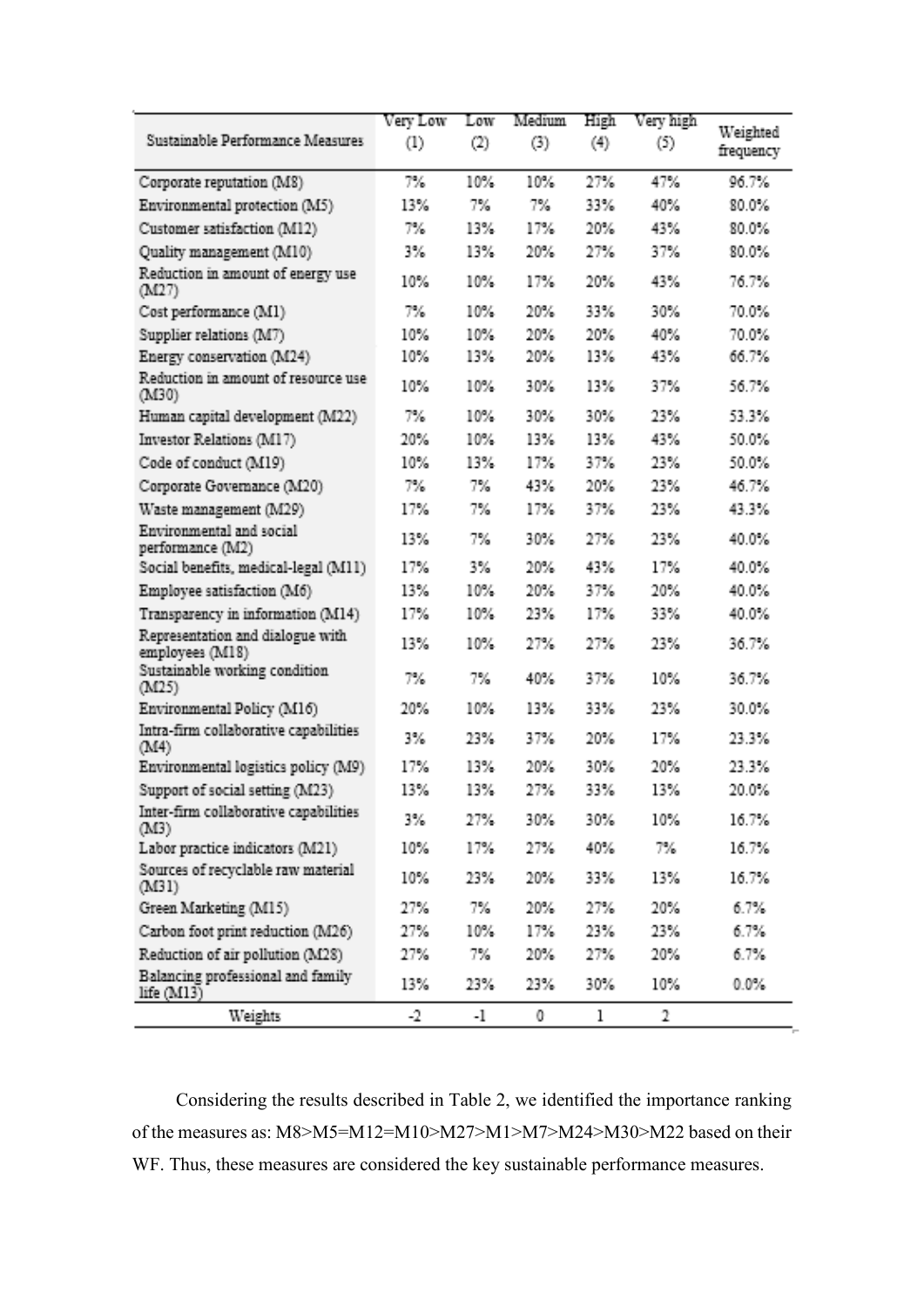Hence, environmental, social, economic, technical and governance measures were all considered as the most important. In that manner, it is perceived that as corporate sustainability is a multidimensional concept all dimensions must be evaluated in an integrated way (Caiado et al. 2017). It is up to the organization to measure its performance in relation to the most important measures considered in order to invest the right resources, avoiding waste and promoting integrated management for long-term sustainable development and to create a performance measurement system which in turn must cover these ten measures, aiming to transition to sustainable development.

The internal reliability and non-parametric tests results of normality tests are observed on Table 3.

**Table 3.** Results of non-parametric tests and Cronbach's alpha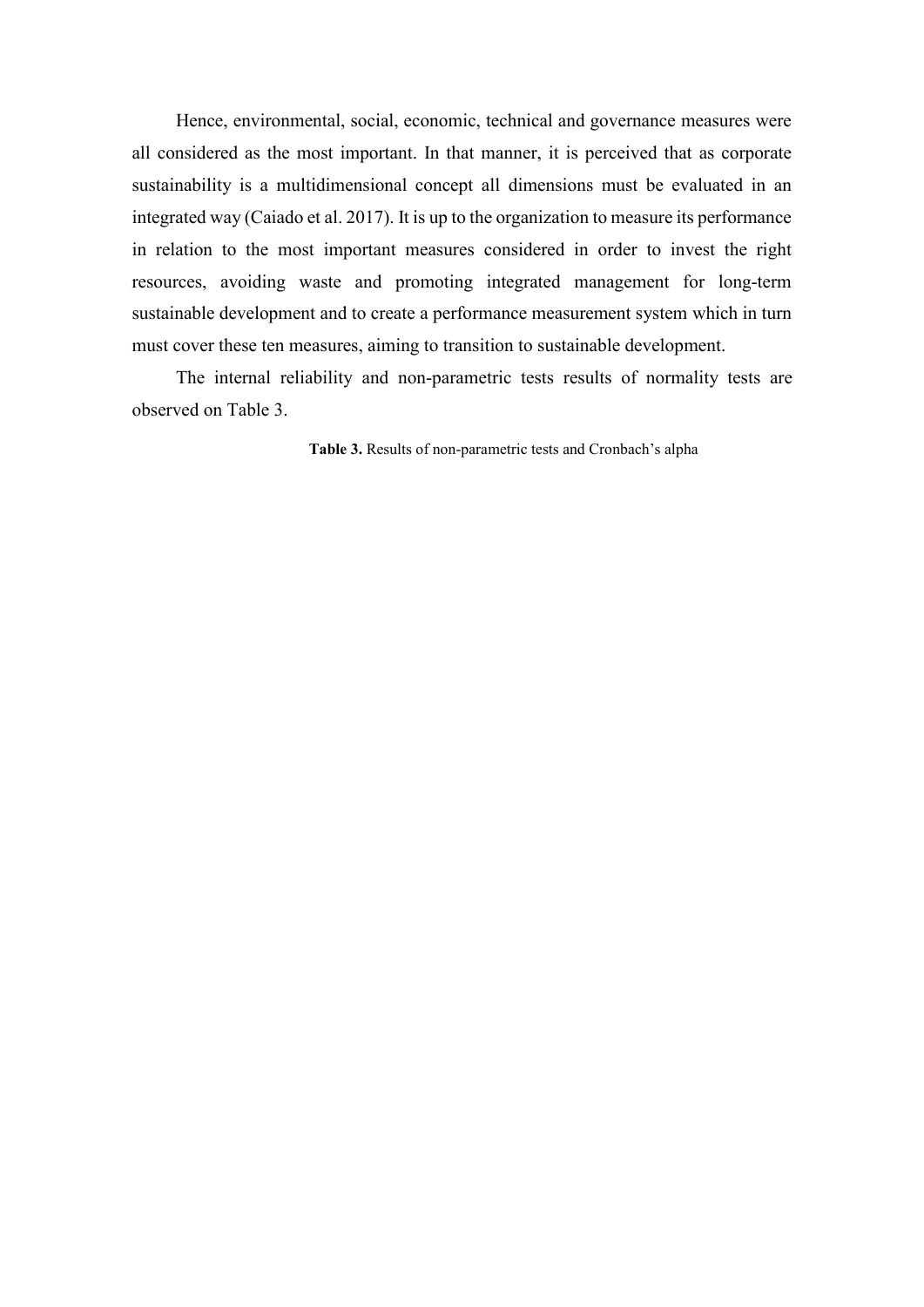| Measures | Lilliefors (Kolmogorov-Smirnov)<br>normality test |          | Anderson-Darling<br>normality test | Cronbach's<br>alpha |        |
|----------|---------------------------------------------------|----------|------------------------------------|---------------------|--------|
|          | statistic (D)                                     | p-value  | statistic (A)                      | p-value             |        |
| Мl       | 0.2314                                            | 0.0003   | 1.4132                             | 0.0009              | 0.9683 |
| M2       | 0.1794                                            | 0.0148   | 1.2033                             | 0.0032              | 0.9676 |
| M3       | 0.1856                                            | 0.0098   | 1.2251                             | 0.0028              | 0.9686 |
| M4       | 0.2170                                            | 0.0009   | 1.21                               | 0.0031              | 0.9681 |
| M5       | 0.2901                                            | 6,39E-04 | 2.5863                             | 1,07E-03            | 0.9677 |
| M6       | 0.2441                                            | 8,26E-02 | 1.3973                             | 0.0010              | 0.968  |
| M7       | 0.2289                                            | 0.0003   | 1.7541                             | 0.0001              | 0.9678 |
| M8       | 0.2583                                            | 2,06E-02 | 2.5052                             | 1,71E-03            | 0.9686 |
| M9       | 0.2105                                            | 0.0015   | 1.1611                             | 0.0041              | 0.9676 |
| M10      | 0.2108                                            | 0.0015   | 1.5915                             | 0.0003              | 0.9679 |
| M11      | 0.2775                                            | 2,69E-03 | 2.0456                             | 2,43E-02            | 0.9675 |
| M12      | 0.2510                                            | 4,24E-02 | 1.9975                             | 3.21E-02            | 0.9685 |
| M13      | 0.1916                                            | 0.0065   | 1.0253                             | 0.0091              | 0.9682 |
| M14      | 0.1941                                            | 0.0054   | 1.4343                             | 0.0008              | 0.9675 |
| M15      | 0.1988                                            | 0.0038   | 1.4919                             | 0.0006              | 0.9678 |
| M16      | 0.2502                                            | 4,60E-02 | 1.6232                             | 0.0003              | 0.9675 |
| M17      | 0.2571                                            | 2,33E-02 | 2.2914                             | 5,88E-03            | 0.9693 |
| M18      | 0.1836                                            | 0.0113   | 1.1079                             | 0.0056              | 0.9674 |
| M19      | 0.2519                                            | 3,86E-02 | 1.4001                             | 0.0010              | 0.9680 |
| M20      | 0.2259                                            | 0.0004   | 1.5064                             | 0.0005              | 0.9682 |
| M21      | 0.2389                                            | 0.0001   | 1.4925                             | 0.0006              | 0.9685 |
| M22      | 0.1887                                            | 0.0079   | 1.1317                             | 0.0049              | 0.9682 |
| M23      | 0.2067                                            | 0.0021   | 1.1355                             | 0.0047              | 0.9679 |
| M24      | 0.2590                                            | 1,90E-02 | 1.9714                             | 3.74E-02            | 0.9676 |
| M25      | 0.2235                                            | 0.0005   | 1.6021                             | 0.0003              | 0.9675 |
| M26      | 0.1928                                            | 0.0059   | 1.4669                             | 0.0007              | 0.9688 |
| M27      | 0.2473                                            | 6.10E-02 | 2.0377                             | 2,55E-02            | 0.9682 |
| M28      | 0.1988                                            | 0.0038   | 1.4919                             | 0.0006              | 0.9681 |
| M29      | 0.2591                                            | 1,88E-02 | 1.6946                             | 0.0002              | 0.9683 |
| M30      | 0.2213                                            | 0.0006   | 1.5745                             | 0.0004              | 0.9675 |
| M31      | 0.2169                                            | 0.0009   | 1.1285                             | 0.0049              | 0.9678 |

The value of Cronbach's alpha of the entire set was 0.969, which shows high reliability (Hair et al. 2009). The Cronbach α coefficients range from 0.9674 to 0.9693. The values exceed the recommended cut off value of 0.6, which means that a group of items is homogeneous or internally consistent and the reliability of each variable was confirmed (Hair et al. 2009; Sureeyatanapas et al. 2015). By normality test it was noticed that there was no statistical significance between the LF and AD values of the variables of the test and the comparison of the p-value measures less than 0.01 it was possible to verify that the data is not normally distributed.

As the data did not present a normal distribution, we used Spearman's correlation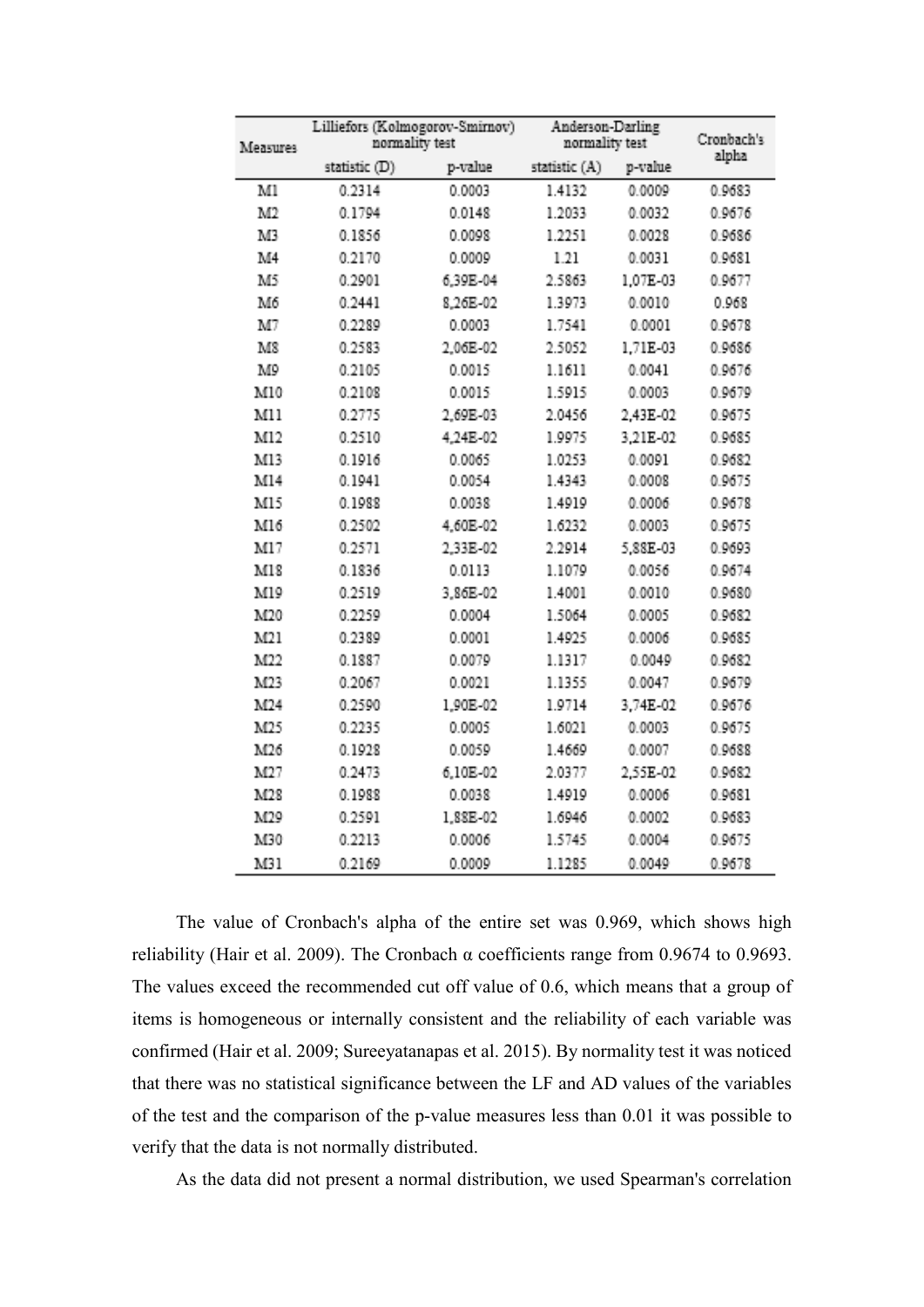between measurements (Table 4), which is the most appropriate for non-parametric data, because the coefficient measures the intensity of the relationship between variables and is suitable for both continuous and discrete variables including ordinal variables (Rashidi and Farzipoor Saen 2015).

|                                   | M1        | M5               | M7               | M8                      | M10       | M12       | M22       | M24       | M27       | M30 |
|-----------------------------------|-----------|------------------|------------------|-------------------------|-----------|-----------|-----------|-----------|-----------|-----|
| Cost performance (M1)             |           |                  |                  |                         |           |           |           |           |           |     |
| Environmental protection (M5)     | 0.3185    | 1                |                  |                         |           |           |           |           |           |     |
| Supplier relations (M7)           | 0.4304    | 0.4631           |                  |                         |           |           |           |           |           |     |
| Corporate reputation (M8)         | $0.5347*$ | 0.4585           | 0.4194           |                         |           |           |           |           |           |     |
| Quality management (M10)          | 0.5017    | 0.3456           | $0.6441*0.5561*$ |                         |           |           |           |           |           |     |
| Customer satisfaction (M12)       | $0.5183*$ | 0.3416           |                  | $0.5692*0.5733*0.7382*$ |           |           |           |           |           |     |
| Human capital development (M22)   | 0.2068    | 0.4034           | $0.6389*$        | 0.2744                  | $0.5311*$ | 0.2672    |           |           |           |     |
| Energy conservation (M24)         | 0.4281    | 0.4324           | 0.4612           | 0.2433                  | $0.5031*$ | 0.4443    | $0.6352*$ |           |           |     |
| Reduction in amount of energy use |           |                  |                  |                         |           |           |           |           |           |     |
| (M27)                             | 0.3563    | 0.3862           | 0.4113           | 0.1788                  | 0.4478    | $0.4927*$ | 0.5056*   | $0.9205*$ |           |     |
| Reduction in amount of resource   |           |                  |                  |                         |           |           |           |           |           |     |
| used (M30)                        |           | $0.5114*0.4853*$ | 0.5472           | 0.1961                  | 0.3920    | 0.4543    | $0.5675*$ | $0.7576*$ | $0.7842*$ |     |
| $*_p$ < 0.01                      |           |                  |                  |                         |           |           |           |           |           |     |

**Table 4.** Spearman correlation between the key sustainable performance measures

Based on the correlation between the key measures (Table 4), it can be seen that there is moderate and positive correlation between the following measures: M1 and M8 ( $\rho = 0.5347$ ); M1 and M10 ( $\rho = 0.5017$ ); M1 and M12 ( $\rho = 0.5183$ ); M7 and M10 ( $\rho =$ 0.6441); M7 and M12 (0.5692); M7 and M22 ( $\rho$  = 0.6389); M10 and M22 ( $\rho$  = 0.5311); M10 and M24 ( $\rho = 0.5031$ ); M22 and M24 ( $\rho = 0.6352$ ); M22 and M27 ( $\rho = 0.5056$ ); M22 and M30 ( $\rho$  = 0.5675). These results imply that the hypothesis H<sub>1</sub> was corroborated, since energy conservation (M24) - an environmental measure - and human capital development  $(M22)$  - a social measure – are both positively associated with quality management (M10).

One possible case for this would be in organizations that invest in quality management, through continuous improvement methodologies such as the Plan-Do-Check-Act (PDCA) used in LM, or the DMAIC cycle along with Six Sigma statistical tools, which usually improve efficiency in the use of natural resources, and reduce energy expenditure and environmental impacts throughout their processes. In addition to this, it is common that organizations that implement operational improvement programs such as the LSS methodology, seeking to increase quality management, also have an increased participation of all human capital in a never-ending process, since the lean philosophy seeks to engage all employees at a transformational change.

Besides that, these results indicated that the hypothesis  $H_2$  was confirmed, since there is positive correlation between supplier relations (M7) and customer satisfaction (M12). A possible reason for that is: the agility of the supply chain depends on customer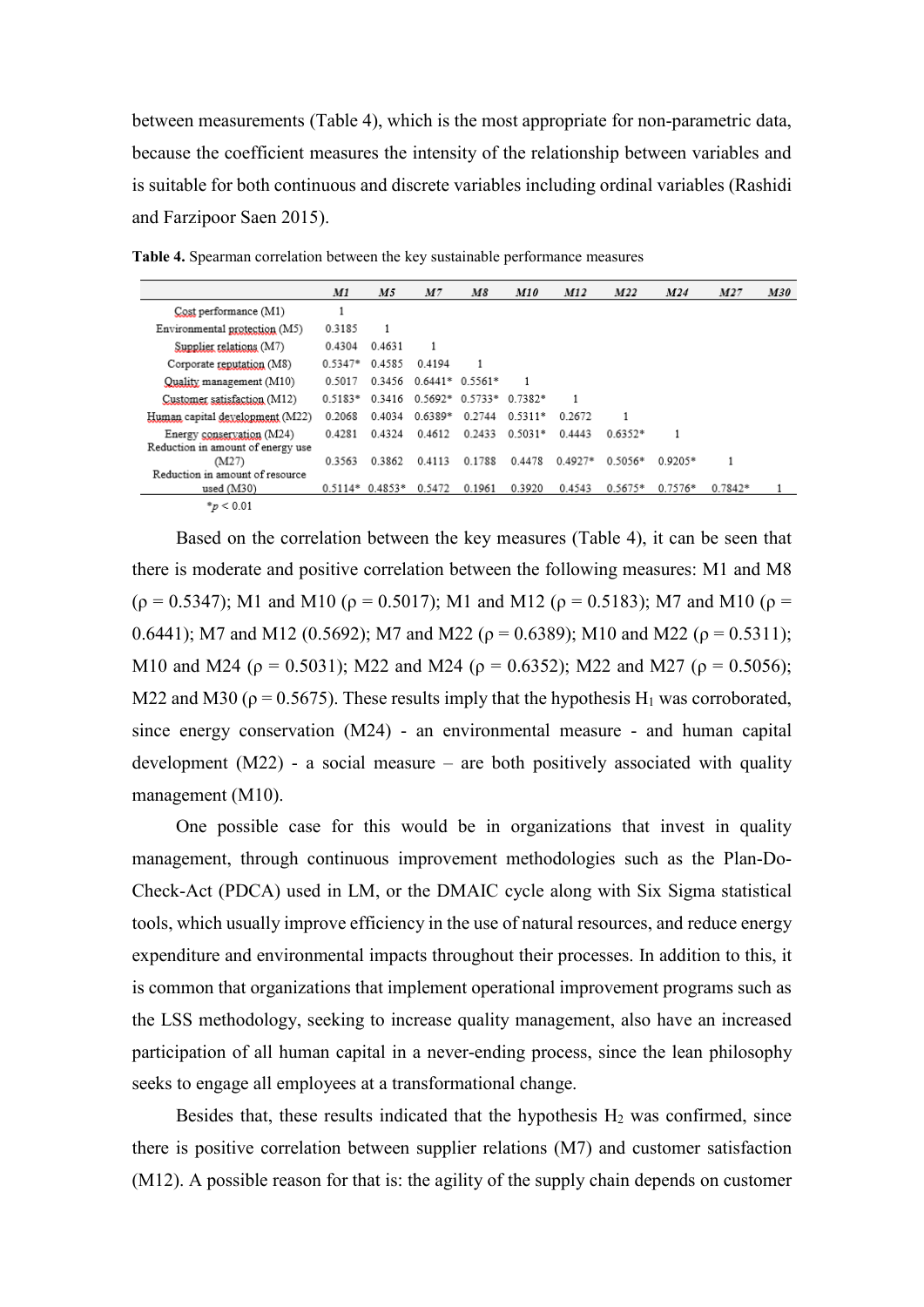satisfaction, as well as improvement of quality management. Thus, companies have been forced to rethink how they manage their supply chain operations and the "lean supply chain" - strategy based on cost reduction and flexibility, focused on processes improvements - (Carvalho, Duarte, and Cruz Machado 2011) linked to agility becomes paramount to fulfil customers' needs.

Also, there is a strong association between the variables: M10 and M12 ( $\rho$  = 0.7382); M24 and M27 ( $\rho = 0.9005$ ); M24 and M30 ( $\rho = 0.7576$ ); M27 and M30 ( $\rho =$ 0.7842). It indicates a conclusion that seems obvious: the consumption of resources and energy is directly bonded with the conservation of energy. Thus, the implementation of methodologies like GLSS could be a good solution to contain the waste of resources and reduce energy expenditure through more efficient processes.

Finally, there is a weak correlation between M12 and M22 ( $\rho = 0.2672$ ); M8 and M27 ( $\rho = 0.1788$ ); M8 and M30 ( $\rho = 0.1961$ ); M1 and M22 ( $\rho = 0.2068$ ). These results portray two conclusions. First, that human capital development (such as training, development and empowerment) has little influence on cost performance and customer satisfaction. One possible reason for this would be the low concern with staff and the social issue for greater technical and financial performance.

In addition, it is noted that there is a weak relationship between corporate reputation and the reduction of the amount of energy and resources. This leads to the conclusion that, in the evaluated organizations, environmental issues have little influence on reputation, which seems to be more impacted by customer satisfaction and quality management.

#### 4.2 *Interview results*

Based on the interviews, the academics were asked to indicate some relations between the sustainable performance measures and the operational improvement programmes. Table 5 summarizes the intensity of impact of these programmes to handle the key measures that are acting as driver forces for adoption of sustainable development.

> **Table 5.** Relations between operational improvement programmes and key sustainable performance measures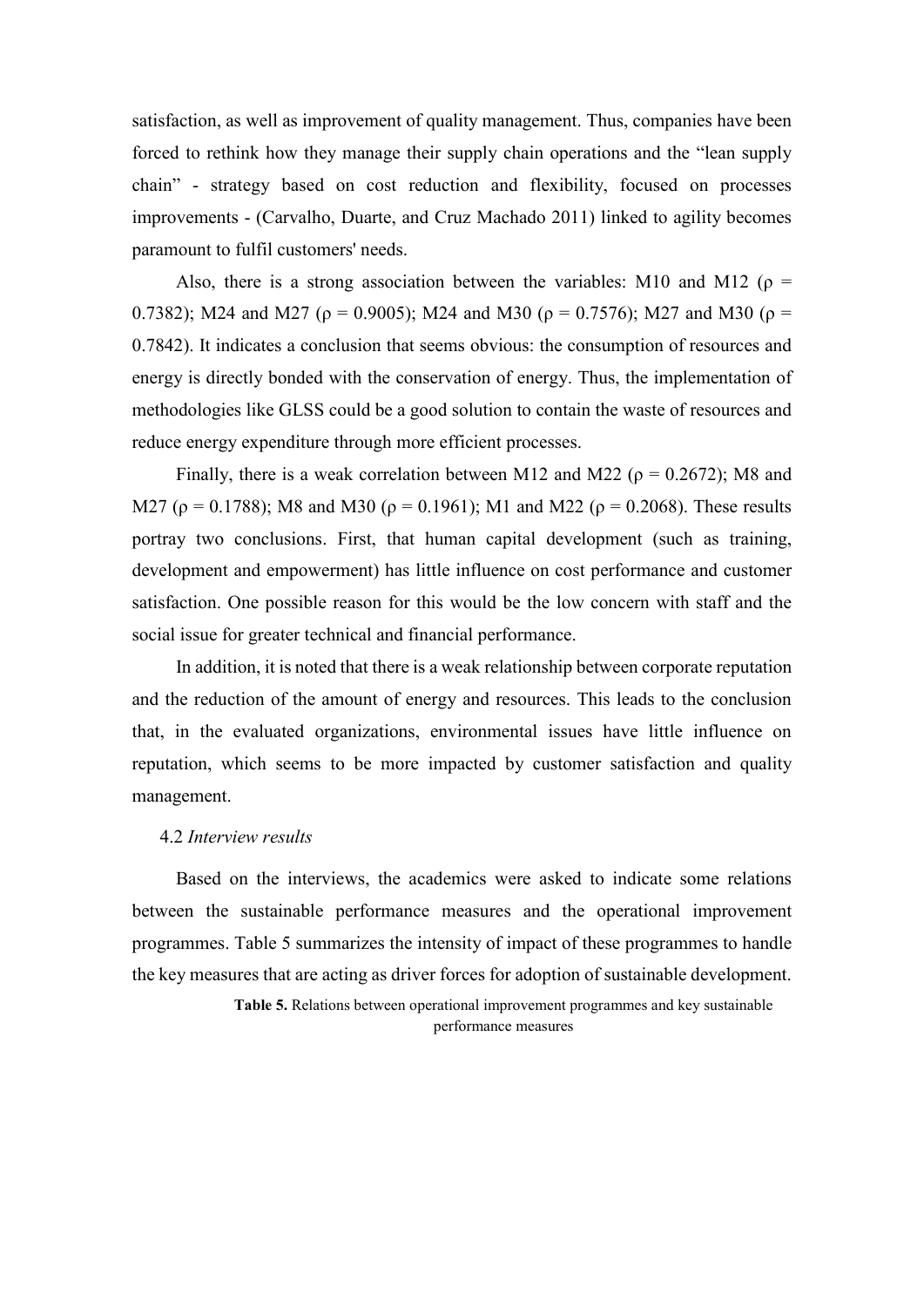|               |                                      | Operational improvement programmes |              |          |                |         |  |
|---------------|--------------------------------------|------------------------------------|--------------|----------|----------------|---------|--|
| Dimension     | Key sustainable performance measures | Lear                               | Six<br>Sigma | LSS      | Green<br>Lean. | GLSS    |  |
| Economic      | Cost performance                     | $^{+}$                             | $^{+}$       | $^{++}$  | $^{+}$         | $^{++}$ |  |
|               | Environmental protection             | $^{+}$                             | 0            | $^{+}$   | $^{++}$        | $^{++}$ |  |
| Environmental | Energy conservation                  | $^{+}$                             | 0            | $^{+}$   | $^{++}$        | $^{++}$ |  |
|               | Reduction in amount of energy use    | $^{+}$                             | 0            | $^{+}$   | $^{++}$        | $^{++}$ |  |
|               | Reduction in amount of resource use  | $^{+}$                             | 0            | $^{+}$   | $^{++}$        | $^{++}$ |  |
| Governance    | Corporate reputation                 | 0                                  | $^{+}$       | $^{+}$   | 0              | $^{+}$  |  |
| Social        | Supplier relations                   | $^{+}$                             | $\mathbf{0}$ | $\Omega$ | $^{++}$        | $^{++}$ |  |
|               | Human capital development            | $^{+}$                             | 0            | $^{+}$   | $^{+}$         | $^{+}$  |  |
|               | Quality management                   | $^{+}$                             | $^{+}$       | $^{++}$  | $^{++}$        | $^{++}$ |  |
| Technical     | Customer satisfaction                | $^{+}$                             | $^{+}$       | $^{++}$  | $^{++}$        | $^{++}$ |  |

As Table 5, those programmes can have a more important, a strong positive impact on bottom line performance when implemented together because the combination of Lean / Six Sigma and Green could generate better results rather than separately (Miller et al. 2010).

According to content analysis, among all the key sustainable performance measures, quality management, cost performance, and corporate reputation were considered the most important measures to operational improvement. In addition, environmental protection, supplier relations, and cost performance were considered the most important measures for TBL sustainability view. Besides that, from the operational improvement programmes perspective, quality management was considered the most important for Six Sigma, cost performance was considered the most important for LM, environmental protection was considered the most important for Green, Supplier relations was considered the most important for Lean Green, and corporate reputation was considered the most important for GLSS.

Hence, quality management (technical issue), corporate reputation (governance issue), environmental protection (environmental issue), supplier relations (social issue) and cost performance (economic issue) are the most important factors. Thus, these key sustainable measures are highlighted in grey color in Table 5, as they are considered essential for improvement of operational and sustainability performance.

As noticed in this analysis, the Lean/Six Sigma programmes usually has no influence over some measures associated to governance and social dimensions. However, as Singh et al. (2007), the TBL needs to add those dimensions in order to improve the sustainable management in a complete way. Because of that, there is a need to integrate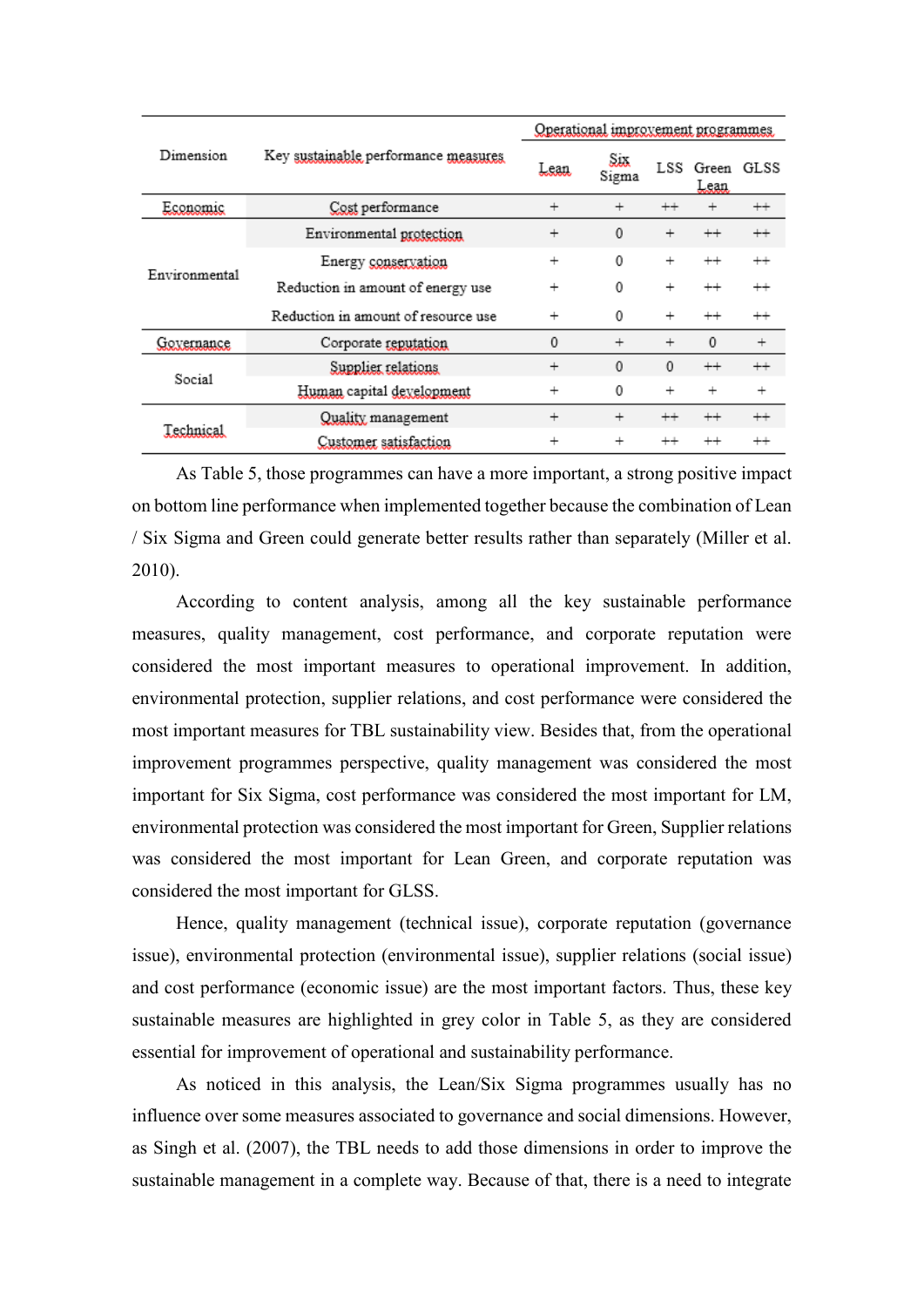operational and financial methods with green practices, corporate social responsibility and governance to achieve sustainable development in a global perspective.

# 5. **Guidelines to achieve sustainability through alignment of key sustainable measures and operational improvement programmes**

## *5.1 Enviromental Protection*

Lean can contribute to decrease in pollution and thereby combat global warming through the development of an efficiency metric that can help to decrease the environmental impacts (Chugani et al. 2017). To achieve the environmental protection some important actions are necessary:

- to engage employees, empowering and motivating them in order to increase their participation and to propose collaborative initiatives through cultural changes to build stronger and more sustainable-oriented organizations. The internal organizational factors are the main promoters of the sustainable environment in organizations, and therefore, kaizen events, workshops, talks and organizational learning practices in sustainability are of interest in order to perpetuate this cultural change, a challenging obstacle which is being gradually overcome, as the research indicates;
- to improve the use of natural resources through a higher productivity and the support from top management, as sustainability must be operationalized in a topdown way, starting with high management and working towards lower levels, due to the close relation of sustainability with strategic planning;
- to use LM methods as total productive maintenance (TPM) to improve reliability and decrease environmental impacts and cellular manufacturing in order to facilitate the focus on sustainability at the operational level;
- to adapt value stream mapping (VSM) to asses energy and resource consumption;
- to use Lean methods associated with Green approaches as cleaner production, ecoefficiency and life cycle analysis (LCA). In fact, Lean and Green actions could be and could provide a method for companies to develop a tool to measure both productivity and environmental performance based on qualitative and quantitative analysis (Verrier et al. 2014);
- to adopt Green and Lean methods as 5S (housekeeping) process that allows a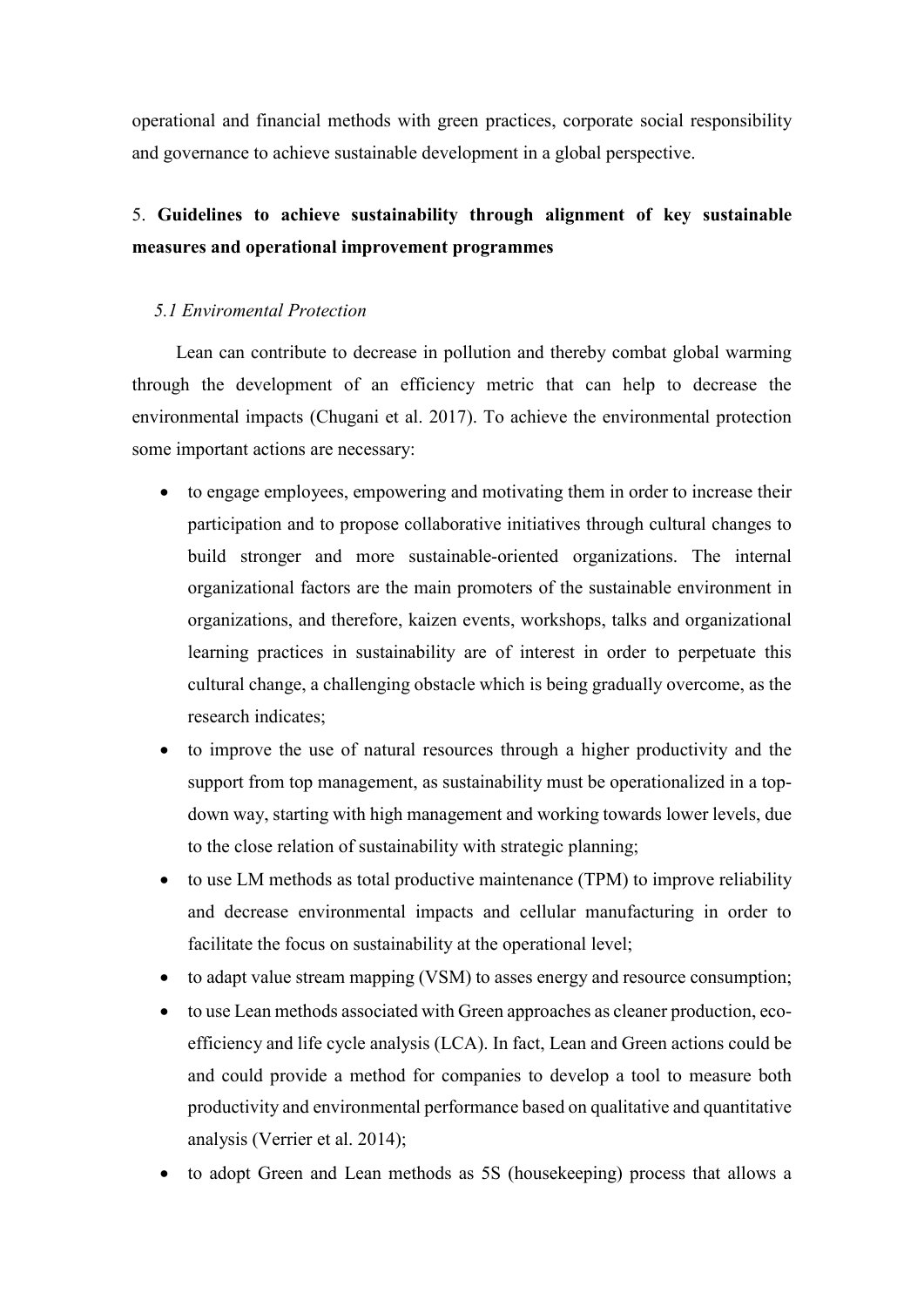visual management for reducing inefficiency, the lot size and the stock reduction and 3R (reduction, reuse and recycle) for reduction of redundant and unnecessary materials and reuse of materials throughout the value stream;

• to create new and smarter technologies, which can contribute to the alignment of Lean/Six Sigma and sustainable operations and may suggest better choices in the use of energy and materials;

## *5.2 Cost Performance*

Achieving the improvement of cost performance requires a holistic and targeted strategy for change by means of the following actions:

- to promote cost reduction through improvement/kaizen circles and effective counter measures to the root causes of previously identified problems;
- to achieve a significant reduction in amount of resources and energy use through the integration of Green, Lean and Six Sigma methodologies seeking efficiency and effectiveness.
- to support the human resources and practices with sustainable issues and to promote a clear policy and training for all employees in order to bring an integrated consensus about the definitions of Lean and sustainability, enhancing their skills and providing know-how;

## *5.3 Supplier relations*

The improvement of relations with suppliers requires a clear communication which is associated to the following actions:

- to integrate the supply chain in order to decrease resource waste and loss of efficiency in processes, by making complete use of organizational support, social capital practices and the government participation towards the implementation of green supply chain management;
- to develop performance measurement systems (PMSs) that integrate TBL metrics with other governance and technical metrics within the entire company and across the supply chain;
- to deploy a proactive Green Supply Chain Management (GSCM) through green purchase, green design, product recovery and client and supplier collaboration (Lin 2013);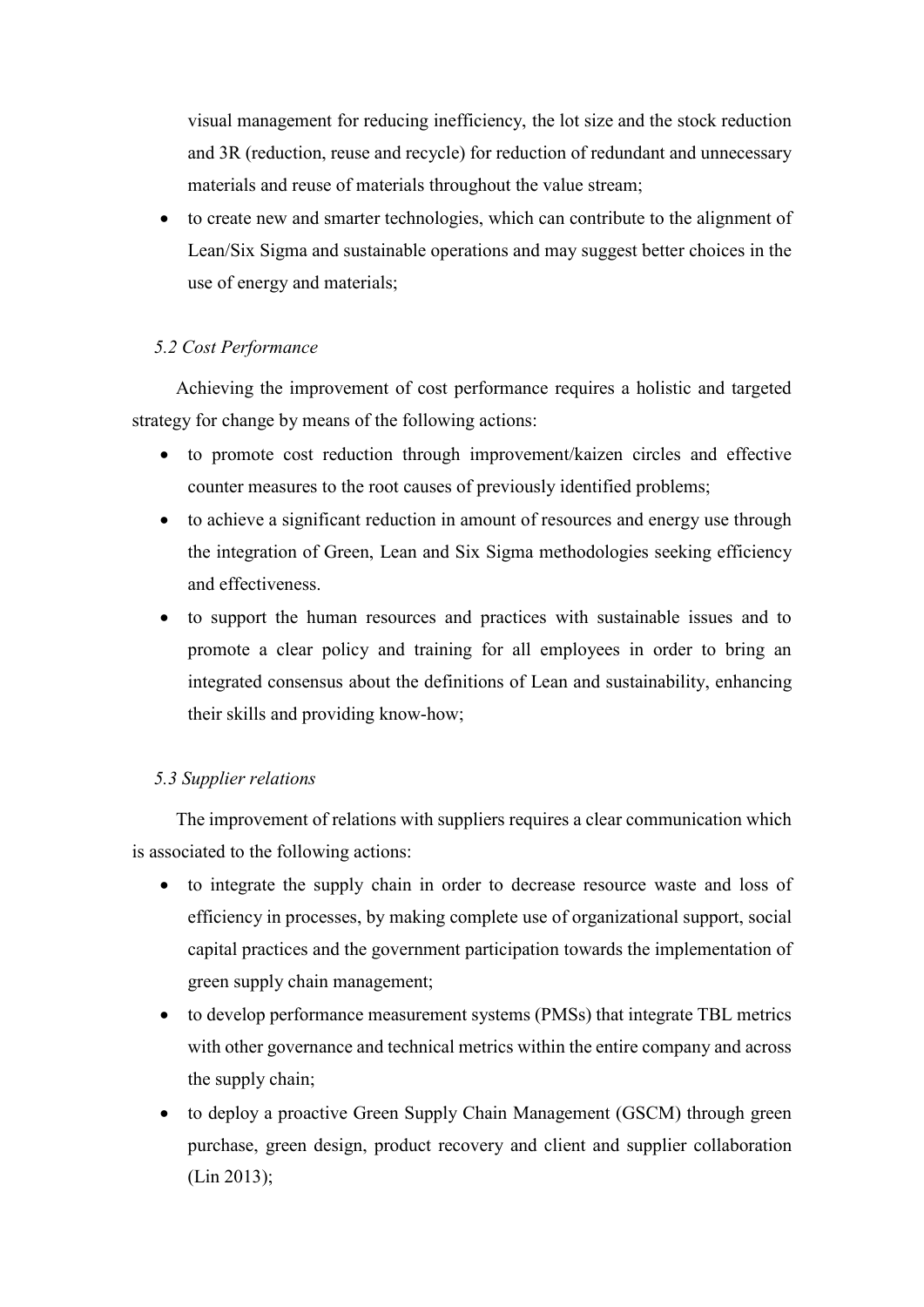• to select suppliers based on sustainability criteria and to establish vendor development/collaboration.

## *5.4 Corporate reputation*

Achieving the corporate reputation requires the improvement of public image and corporate governance, seeking the following actions:

- a voluntary promotion of information on sustainable performance by using Six Sigma metrics and tools to show transparency to stakeholders and to better control emissions of pollutants and profit margins. It is important to conceive a sustainable system which produces periodic information on the facilities' performance; continuously measures performance to track progress in sustainability; updates and improves company performance through external benchmarking; establishes communication channels with stakeholders, in a way that the demands of society, external levers, and management practices are met in the same way and encourages participation of stakeholders in the decision making process;
- a strong committed leadership and dedication of the employees, resources of the entire firm and senior management support;
- to create a Green innovative product design and sustainable services through a transformational change involving jointly concepts of lean manufacturing, Six Sigma and sustainability;
- to promote environmental care with the adoption of standards or guides as ISO 14000 in order to pursue ethical relations and to comply with regulations. From there, organizations can standardize their professional practices concerning verified performance.

## *5.5 Quality Management*

Improving quality management and practices is associated to improve environmental performance and requires the following actions:

• to apply Lean concepts as zero defect manufacturing led to durable products, quick changes and delivery, Just-in-Time to produce exactly what the customer wants, Kanban for creating a pulled flow and continuous improvement of products and services to optimize time, people, space and machines;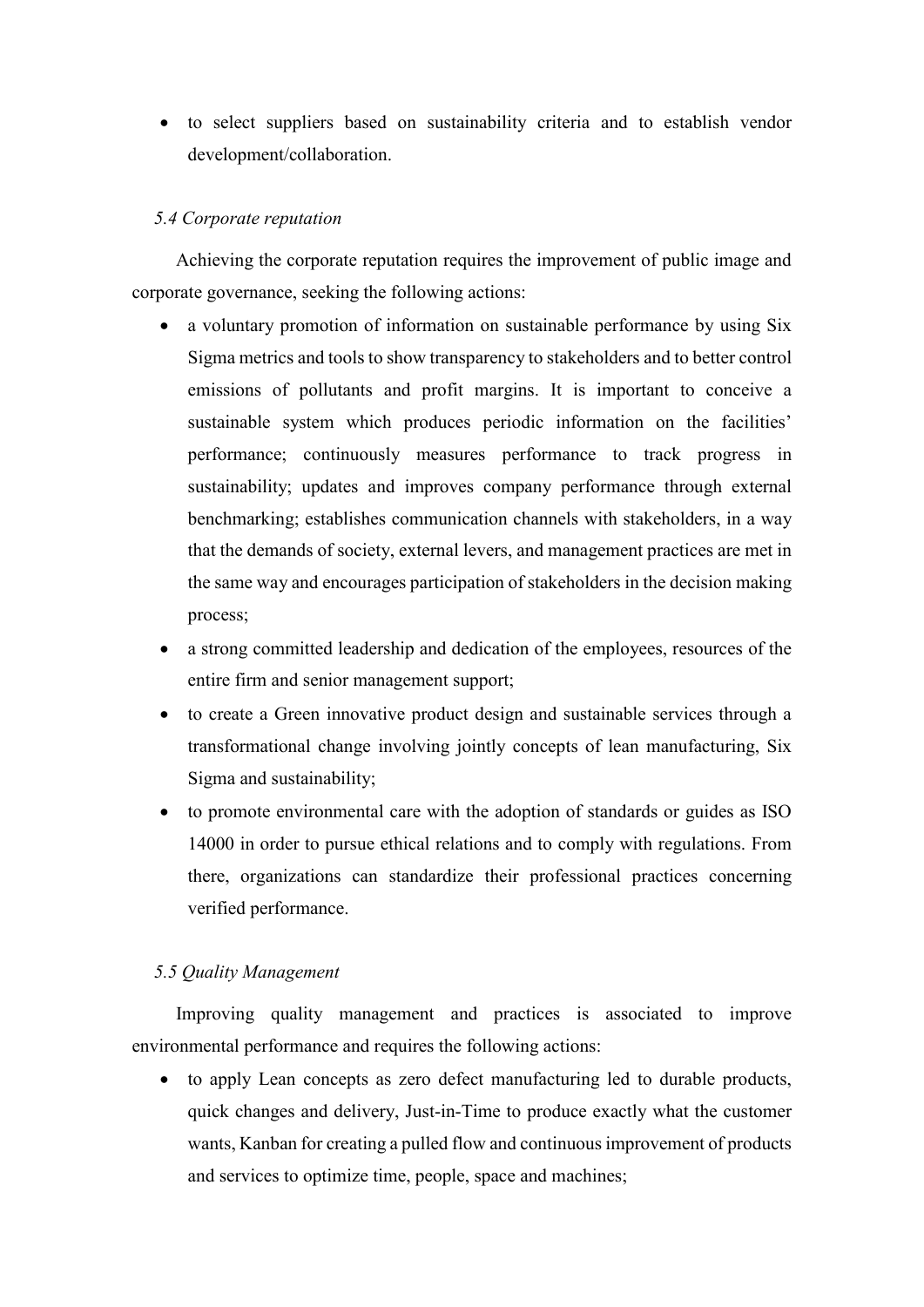- to stablish a structured solving methodology as DMAIC with the performance measures to asses customer returns through Six Sigma tools to increase loyalty;
- to integrate Lean and Six Sigma methodologies to assist in identifying and eliminate waste, with no delay, at fair price and minimum waste;

### **6. Conclusions**

This research provides various managerial insights that are not only limited to the academic level but also shed light on managerial and policy makers' perspectives. Each perspective's implications are well detailed below.

## *6.1 Theoretical implications*

This paper has fulfilled the gap in the literature by proposing guidelines for better measurement of sustainable performance through the effective alignment of triple bottom line objectives and operational improvement programmes in Brazilian organizations, given a glimpse of the current situation of corporate sustainability and indicating fertile areas for further academic inquiry.

The study results reveal that very little attention is paid to governance and societal concerns in the operational improvement programmes context, and emphasizes some key areas where the academic studies still need to upgrade and to delve more deeply. This study act as pioneering work in terms of an exploratory in-depth investigation in order to align Lean, Six Sigma and Green methodologies within corporate sustainable performance measures with a specific geographical perspective.

#### *6.2 Practical implications*

The results of this research offers some managerial implications for professionals who want to integrate operational improvement programmes such as Lean/Six Sigma into sustainable performance measures. First, the findings show that it is essential to use sustainable performance measurement systems in order to respond to external and internal levers. Second, it is the responsibility of organizations to focus their efforts on environmental protection, corporate reputation, quality management, supplier relations and cost performance, as they were evaluated as essential performance measures for operational and sustainability improvement, considering a holistic view of the operational improvement programs and the triple bottom line in an integrated way. Third, our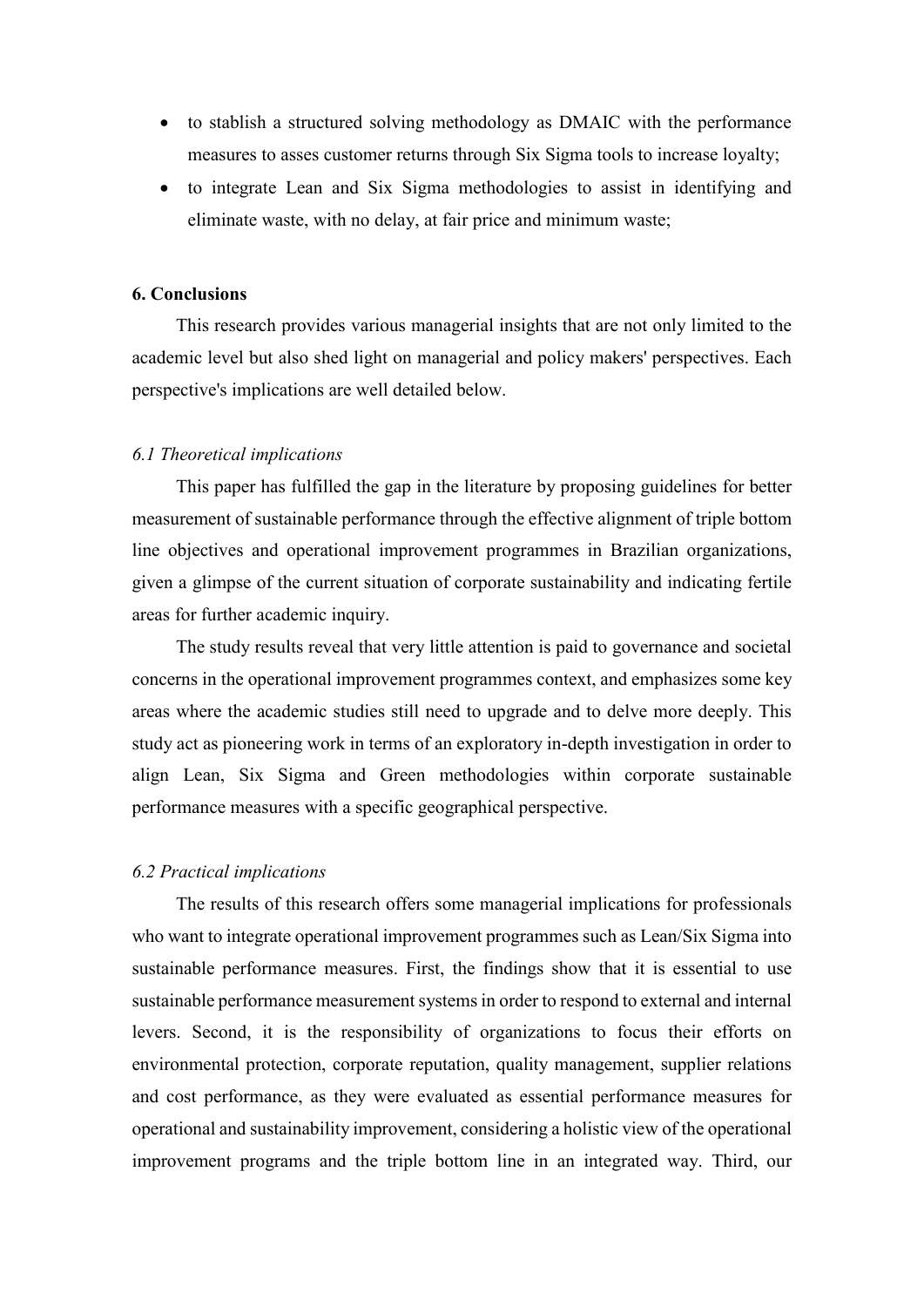guidelines assists industrial managers to focus on the essential operational improvement programmes that will further improve their chances of successful implementation of sustainable manufacturing. Recent business environments force managers to concentrate on many factors, and they are urged to make fine decisions every time. Hence, it is difficult for industrial managers to select and work around the most important performance measures. With this concern, this study supports their decision in terms of the key sustainable performance measures with proper programmes.

The use of PMS may enable managers and leaders to control their own performance, evaluate the team's performance effectively and efficiently, and possibly serve as benchmarking for organizations and aid them in the development of future operations and strategies.

## *6.3 Political implications*

Besides that, to achieve a better corporate sustainable performance in products and services, transformational challenges such as cultural barriers, complex organizational designs and organizational structures, complex processes, and technology systems should be overcame and government policies should determine rules and restrictions to put the environmental and social responsibilities in a higher priority. Furthermore, incentive policies may encourage the organizations to invest more on sustainability improvement and optimization which benefit the stakeholders. At this point, this study assists governments and decision making organizations to revisit the policies with a focus towards sustainability. As they have the major roles in terms of investment, training, legislation and management, planning, operationalizing and controlling the sustainable performance, it is time for those policy makers to accept the importance of implementing sustainable manufacturing practices aligned with operational improvement programmes.

## *6.4 Limitations and suggestions for further work*

Finally, as a sequence to this work, aside from the possibility of counting on a survey with a larger sample composed by more organizations and replicating this instrument in other circumstances, we suggest the continuity of the research on this theme can lead to new ways of better understanding the correlation results between the TBL measures and operational measures of corporate sustainability and investigating the reasons for the relevance of one measure or indicator over others in order to enhance the quality and robustness of the corporate sustainable performance.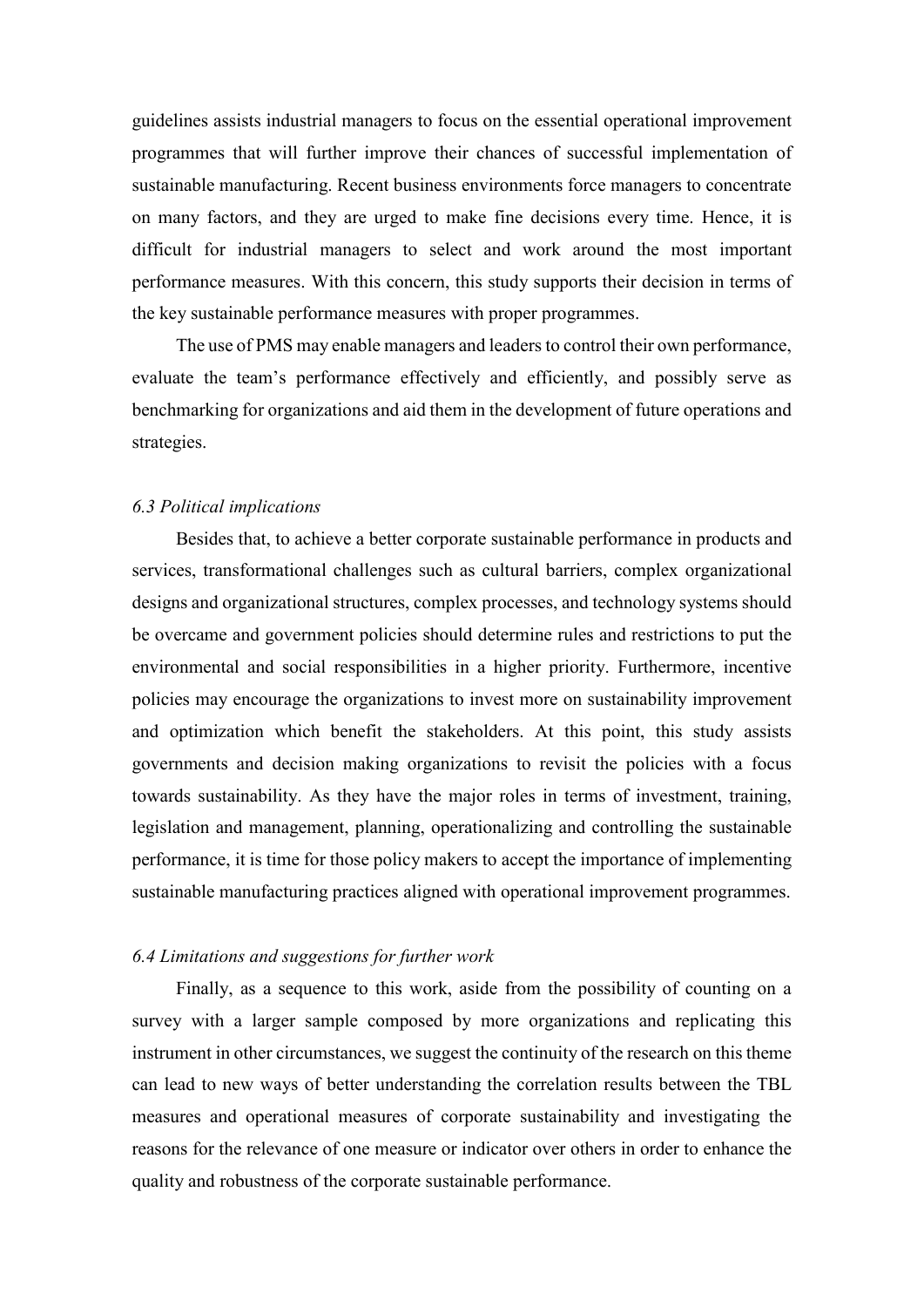More research should therefore focus on social and governance concerns and companies should achieve sustainability not only by implementing practices such as LM, Six Sigma or Lean Six Sigma, but also by improving their key sustainable performance measures. The identification and selection of the appropriate measures must be constantly adapted and changed according to the objectives of the organization. Furthermore, it is essential that the measures reflect the concerns of all stakeholders. Aside from the objective behind these measures, the type of company must also be considered, as well as the sector studied, the size of the company, the proximity to markets sensitive to environmental issues, external regulation, and to the organization's corporate culture (Fiksel *et al.* 1999).

### **References**

- Adams, A. C., S. Muir, and Z. Hoque 2014. 'Measurement of sustainability performance in the public sector.' *Sustainability Accounting, Management and Policy Journal* 5: 46–67. doi:10.1108/SAMPJ-04-2012-0018
- Ahuja, R., A. Sawhney, and M. Arif. 2016. 'Driving Lean and Green Project Outcomes Using BIM: A Qualitative Comparative Analysis'. International Journal of Sustainable Built Environment, no. November. The Gulf Organisation for Research and Development. doi:10.1016/j.ijsbe.2016.10.006.
- Caffieri, J. J., Love, P. E. D., Whyte, A., and Ahiaga-dagbui, D. D. 2017. 'Planning for Production in Construction: Controlling Costs in Major Capital Projects'. *Production Planning & Control*, 29 (1): 41-50. doi:10.1080/09537287.2017.1376258.
- Caiado, R. G. G., R. de F. Dias, L. V. Mattos, O. L. G. Quelhas, and W. Leal Filho. 2017. 'Towards Sustainable Development through the Perspective of Eco-Efficiency - A Systematic Literature Review'. *Journal of Cleaner Production* 165: 890–904. doi:10.1016/j.jclepro.2017.07.166.
- Caiado, R. G. G., G. B. A. Lima, L. O. Gavião, O. L. G. Quelhas, and F. F. Paschoalino. 2017. 'Sustainability Analysis in Electrical Energy Companies by Similarity Technique to Ideal Solution'. IEEE Latin America Transactions 15 (4): 675–81.
- Caiado, R. G. G., O. L. G. Quelhas, D. L. M. Nascimento, R. Anholon, and W. Leal Filho. 2017. 'Measurement of Sustainability Performance in Brazilian Organizations Measurement of Sustainability Performance in Brazilian Organizations'. *International Journal of Sustainable Development & World Ecology* 0 (0). Taylor & Francis: 1–15. doi:10.1080/13504509.2017.1406875.
- Calder, B. J., L. W. Phillips, and A. M. Tybout. 1981. 'Designing Research for Application.' *Journal of Consumer Research*. 8: 197-207.
- Campos, L. M. S., and D. A. Vazquez-Brust. 2016. 'Lean and Green Synergies in Supply Chain Management'. Supply Chain Management: An International Journal 21 (5): 627–41. doi:10.1108/SCM-03-2016-0101.
- Camuffo, A., and F. De Stefano. 2017. 'Safety Reloaded : Lean Operations and High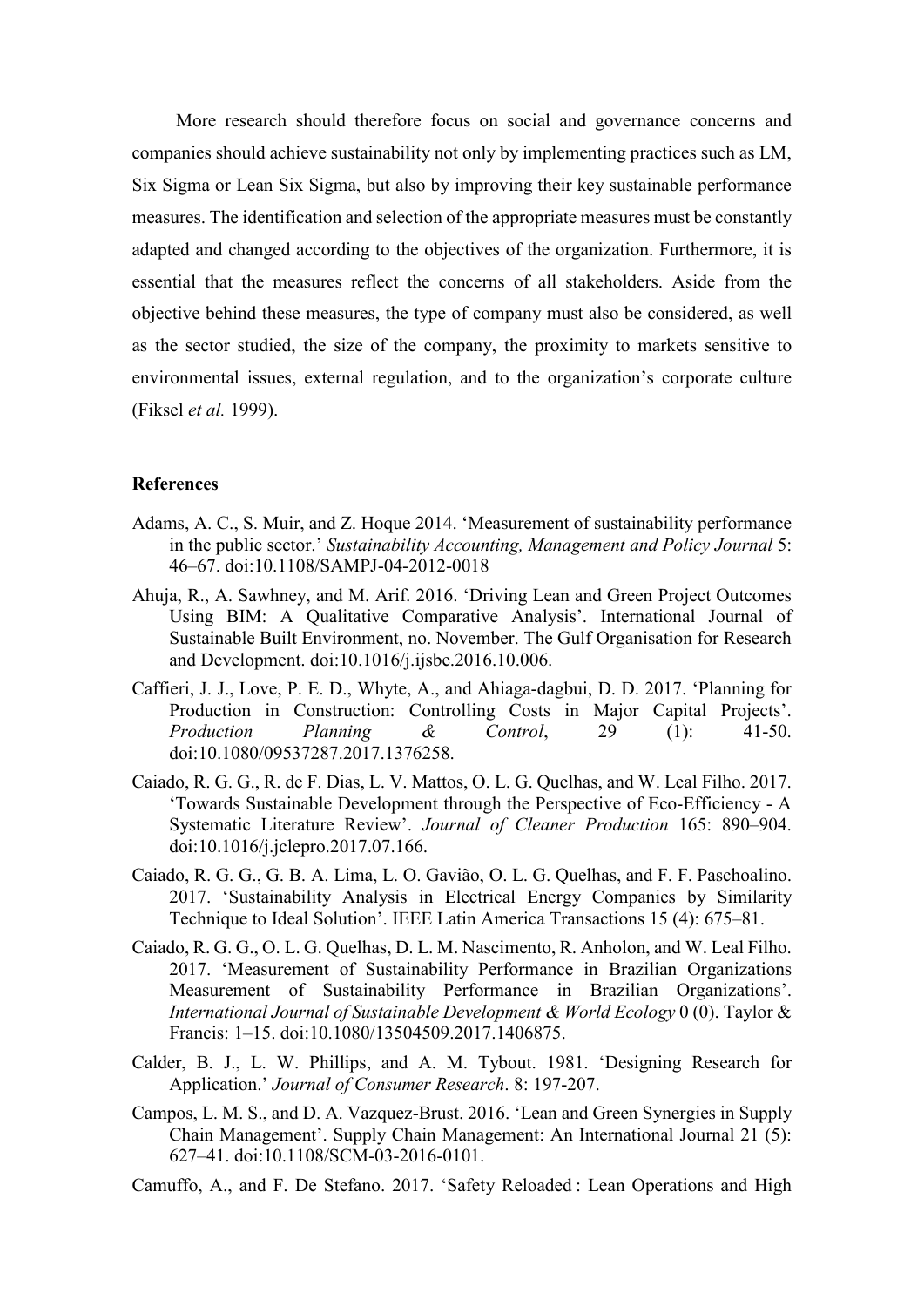Involvement Work Practices for Sustainable Workplaces'. *Journal of Business Ethics.* Springer Netherlands, 245–59. doi:10.1007/s10551-015-2590-8.

- Carvalho, H., S. Duarte, and V. Cruz Machado. 2011. 'Lean, Agile, Resilient and Green: Divergencies and Synergies'. *International Journal of Lean Six Sigma* 2 (2): 151– 79. doi:10.1108/20401461111135037.
- Cherrafi, A., S. Elfezazi, A. Chiarini, A. Mokhlis, and K. Benhida. 2016. 'The Integration of Lean Manufacturing, Six Sigma and Sustainability: A Literature Review and Future Research Directions for Developing a Specific Model.' *Journal of Cleaner Production* 139: 828–46. doi:10.1016/j.jclepro.2016.08.101.
- Cherrafi, A., S. Elfezazi, K. Govindan, J. A. Garza-Reyes, K. Benhida, and A. Mokhlis. 2017. 'A Framework for the Integration of Green and Lean Six Sigma for Superior Sustainability Performance.' *International Journal of Production Research*, no. March. Taylor & Francis: 1–35. doi:10.1080/00207543.2016.1266406.
- Chiarini, A. 2014. 'Sustainable Manufacturing-Greening Processes Using Specific Lean Production Tools: An Empirical Observation from European Motorcycle Component Manufacturers.' *Journal of Cleaner Production* 85: 226–33. doi:10.1016/j.jclepro.2014.07.080.
- Chugani, N., V. Kumar, J. A. Garza-Reyes, L. Rocha-Lona, and A. Upadhyay. 2017. 'Investigating the Green Impact of Lean, Six Sigma, and Lean Six Sigma: A Systematic Literature Review.' *International Journal of Lean Six Sigma*. Vol. 8. doi:10.1108/IJLSS-11-2015-0043.
- Ciliberti, F., P. Pontrandolfo, and B. Scozzi. 2008. Logistics social responsibility: standard adoption and practices in Italian companies. *International Journal of Production Economics* 113: 88–106.
- Eisenhardt, K. M. 1989. 'Building theories from case study research.' *Academy of Management Review* 14(4): 532-550.
- Elkington, J. 1998. Cannibals with Forks The Triple Bottom Line of 21st Century Business, Grabiola Island: New Society Publishers.
- Epstein, M.J. and M.J. Roy. 2001. 'Sustainability in Action: Identifying and Measuring the Key Performance Drivers.' *Long Range Planning*. 34: 585–604.
- Etzion, D., 2007. Research on organization sand the natural environment,1992– present: a review. *Journal of Management* 33(4): 637–664.
- Fercoq, A., S. Lamouri, and V. Carbone. 2016. 'Lean/Green Integration Focused on Waste Reduction Techniques'. *Journal of Cleaner Production* 137: 567–78. doi:10.1016/j.jclepro.2016.07.107.
- Fiksel, J.; Mcdaniel, J.; Mendenhall, C., 1999. Measuring Progress towards Sustainability Principles. Process and Best Practices. Ohio: Battelle Memorial Institute.
- Forza, C., 2012. Survey Research in Operations Management: a Process-based Perspective. International Journal of Operations & Production Management, Bradford, 22 (2), 152-194.
- Fu, X., M. Guo, and N. Zhanwen. 2017. 'Applying the Green Embedded Lean Production Model in Developing Countries : A Case Study of China'. Environmental Development 24: 22–35. doi:10.1016/j.envdev.2017.02.004.
- Gandhi, N. S., S.J. Thanki, and Jitesh J Thakkar. 2018. 'Ranking of Drivers for Integrated Lean-Green Manufacturing for Indian Manufacturing SMEs'. Journal of Cleaner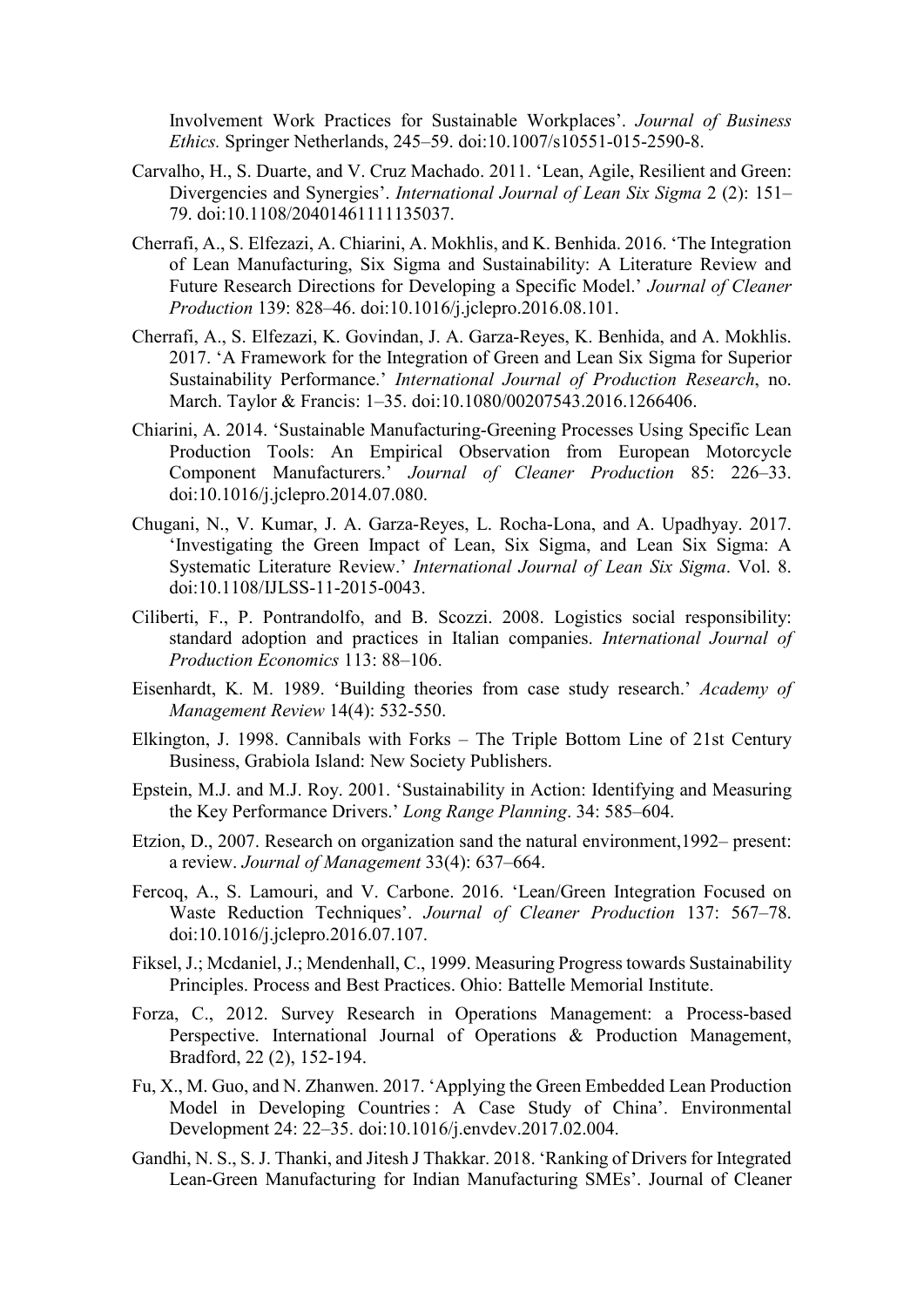Production 171: 675–89. doi:10.1016/j.jclepro.2017.10.041.

- Garza-Reyes, J. A. 2015. 'Green Lean and the Need for Six Sigma'. International Journal of Lean Six Sigma 6 (3): 226–48. doi:10.1108/IJLSS-04-2014-0010.
- Garza-reyes, J. A., B. Villarreal, and V. Kumar. 2017. 'Lean and Green in the Transport and Logistics Sector – A Case Study of Simultaneous Deployment'. Production Planning & Control 27 (2016): 1221–32.
- George M.L. 2002. "Lean Six Sigma: Combining Six Sigma Quality with Lean Production Speed", McGraw Hill Professional, ISBN: 978-0071385213
- Godinho Filho, M., G. M. D. Ganga, and A. Gunasekaran. 2016. 'Lean Manufacturing in Brazilian Small and Medium Enterprises: Implementation and Effect on Performance'. *International Journal of Production Research* 7543 (June): 1–23. doi:10.1080/00207543.2016.1201606.
- Golini, R., A. Longoni, and R. Cagliano. 2014. 'Developing sustainability in global manufacturing networks: The role of site competence on sustainability performance.' *International Journal of Production Economics* 147: 448–459.
- Govindan, K., R. Khodaverdi, and A. Jafarian. 2013. 'A fuzzy multi criteria approach for measuring sustainability performance of a supplier based on triple bottom line approach.' *Journal of Cleaner Production* 47: 345-354.
- Hair Jr., J., W. Black, B. Babin, and R. Anderson, 2009. Multivariate Data Analysis, 7th edition. Prentice-Hall, Upper Saddle River, NJ.
- Helleno, A. L., A. J. I. de Moraes, and A. T. Simon. 2016. 'Integrating Sustainability Indicators and Lean Manufacturing to Assess Manufacturing Processes: Application Case Studies in Brazilian Industry.' *Journal of Cleaner Production*. doi:10.1016/j.jclepro.2016.12.072.
- Hines, W. W., and D. C. Montgomery. 1990. Probability and Statistics in Engineering and Management Science. 3rd ed. New York: Wiley
- Hourneaux Jr., F., H. A. Hrdlicka, C. M. Gomes, and I. Kruglianskasd. 2014. 'The use of environmental performance indicators and size effect: A study of industrial companies.' *Ecological Indicators* 36: 205– 212.
- Kocmanová, A., M. P. Dočekalová, S. Škapa, and L. Smolíková. 2016. 'Measuring Corporate Sustainability and Environmental, Social, and Corporate Governance Value Added.' *Sustainability* 8(9), 945. doi:10.3390/su8090945
- Kumar, S., S. Luthra, K. Govindan, N. Kumar, and A. Haleem. 2016. 'Barriers in Green Lean Six Sigma Product Development Process: An ISM Approach.' *Production Planning and Control* 27 (7-8): 604–20. doi:10.1080/09537287.2016.1165307.
- Labuschagne, C., A.C. Brent, R.P.G. Van Erck. 2005. 'Assessing the sustainability performances of industries.' Journal of Cleaner Production. 13: 373–385. doi:10.1016/j.jclepro.2003.10.007
- Langfield-Smith, K., H. Thorne, and R. Hilton. 2009. 'Management Accounting: An Australian Perspective.', 6th ed., McGraw-Hill, Sydney.
- Lee K.H., and R.F. Saen. 2012. 'Measuring corporate sustainability management: A data envelopment analysis approach.' *International Journal of Production Economics.* 140: 219–226.
- Leite, L. R.; J. B., Araujo, and R.A. Martins. 2011. 'Sustentabilidade como direcionador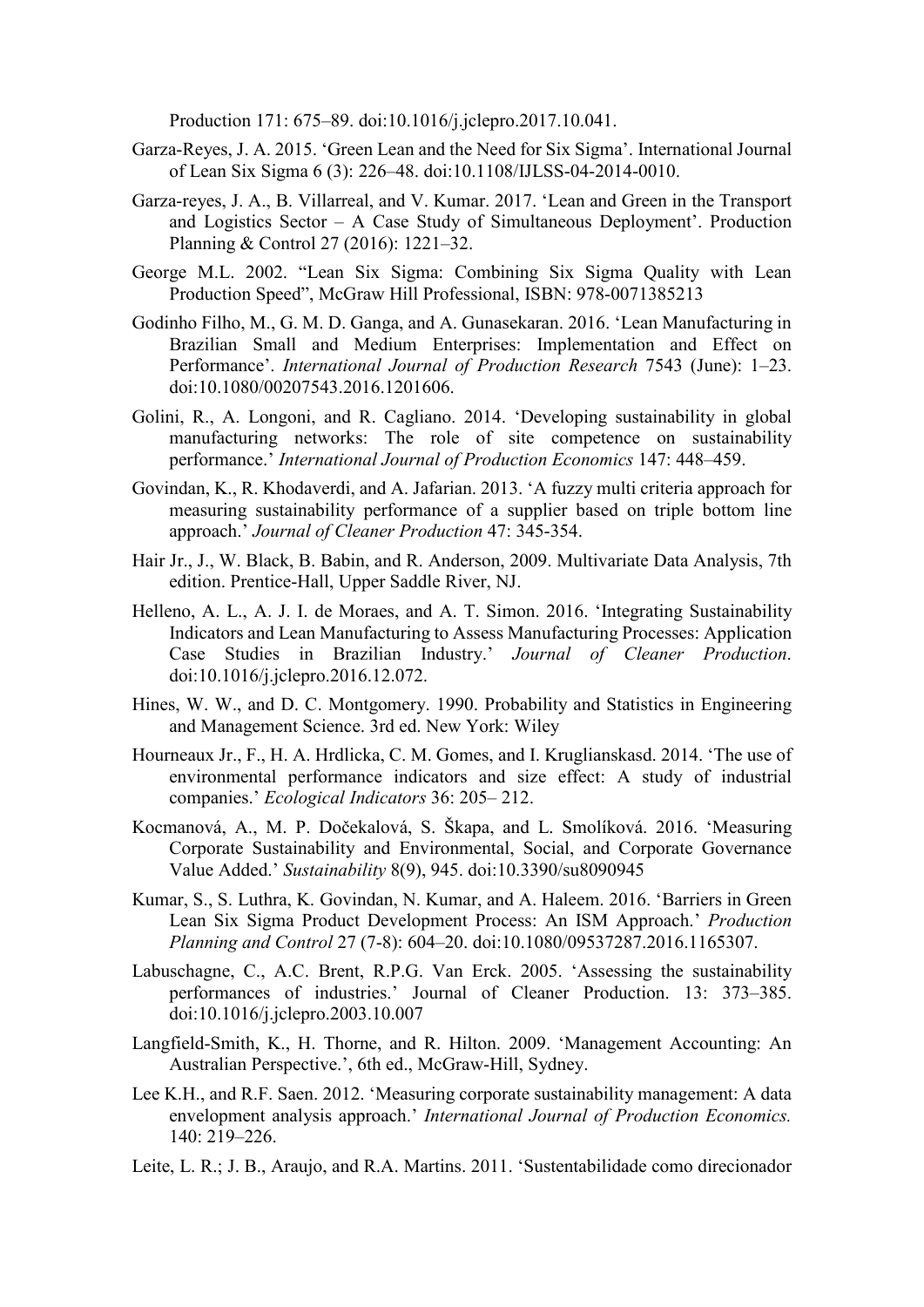de evolução dos sistemas de medição de desempenho.' NAVUS, *Revista de Gestão Tecnológica*. Florianópolis, SC. 1 (1): 35-50.

- León, H. C. M., and J. Calvo-Amodio. 2017. 'Towards Lean for Sustainability: Understanding the Interrelationships between Lean and Sustainability from a Systems Thinking Perspective'. *Journal of Cleaner Production* 142: 4384–4402. doi:10.1016/j.jclepro.2016.11.132.
- Linnenluecke, M. K., and A. Griffiths. 2013. 'Firms and sustainability: Mapping the intellectual origins and structure of the corporate sustainability field.' *Global Environmental Change* 2: 382–391.
- Luzzini, D., E. Brandon-Jones, A. Brandon-Jones, and G. Spina. 2015. 'From Sustainability Commitment to Performance: The Role of Intra- and Inter-Firm Collaborative Capabilities in the Upstream Supply Chain'*. International Journal of Production Economics* 165: 51–63. doi:10.1016/j.ijpe.2015.03.004.
- Meng, X.H., S.X. Zeng, J. J. Shi, G.Y. Qi, and Z.B. Zhang. 2014. 'The relationship between corporate environmental performance and environmental disclosure: An empirical study in China.' *Journal of Environmental Management* 145 (1): 357–367.
- Miguel, P. A. C. 2005. Recomendações na Adoção de Estudo de Caso como Abordagem Metodológica. XII SIMPEP – Bauru, SP, Brasil, 7 a 9 de Novembro.
- Morioka, S.N., and M.M. Carvalho. 2014. 'Measuring sustainability in practice: Exploring the inclusion of sustainability into corporate performance systems in Brazilian case studies.' *Journal of Cleaner Production* 136: 123–133. doi:10.1016/j.jclepro.2016.01.103
- Nagalingam, S. V., S. S. Kuik, and Y. Amer. 2013. 'Performance Measurement of Product Returns with Recovery for Sustainable Manufacturing'. Robotics and Computer-Integrated Manufacturing 29 (6): 473–83. doi:10.1016/j.rcim.2013.05.005.
- Norman W., and C. Macdonald. 2004. 'Getting to the Bottom of Triple Bottom Line.' *Business Ethics Quarterly* 14 (2): 243-262.
- Pestana D. D., and S. F. Velosa 2006. Introdução à probabilidade e à estatística. Volume I. 2ª. edição. Lisboa: Edição da Fundação Calouste Gulbenkian, v. 1.
- Powell, D., S. Lundeby, L. Chabada, and H. Dreyer. 2017. 'Lean Six Sigma and Environmental Sustainability: The Case of a Norwegian Dairy Producer.' *International Journal of Lean Six Sigma* 8 (1): 53–64. doi:10.1108/IJLSS-06-2015- 0024.
- Prasad, S., D. Khanduja, and S. K. Sharma. 2016. 'An Empirical Study on Applicability of Lean and Green Practices in the Foundry Industry'. *Journal of Manufacturing Technology Management* 27 (3): 408–26. doi:10.1108/JMTM-08-2015-0058.
- Psychogios, A. G., and L. K. Tsironis. 2012. 'Towards an Integrated Framework for Lean Six Sigma Application: Lessons from the Airline Industry'. *Total Quality Management & Business Excellence* 23 (3–4): 397–415. doi:10.1080/14783363.2011.637787.
- Puvanasvaran, P., R. K. S. Tian, and S. A. L. Vasu. 2014. 'Lean Environmental Management Integration System for Sustainability of ISO 14001:2004 Standard Implementation'. *Journal of Industrial Engineering and Management* 7 (5). Universitat Politecnica de Catalunya: 1124–44. doi:10.3926/jiem.907.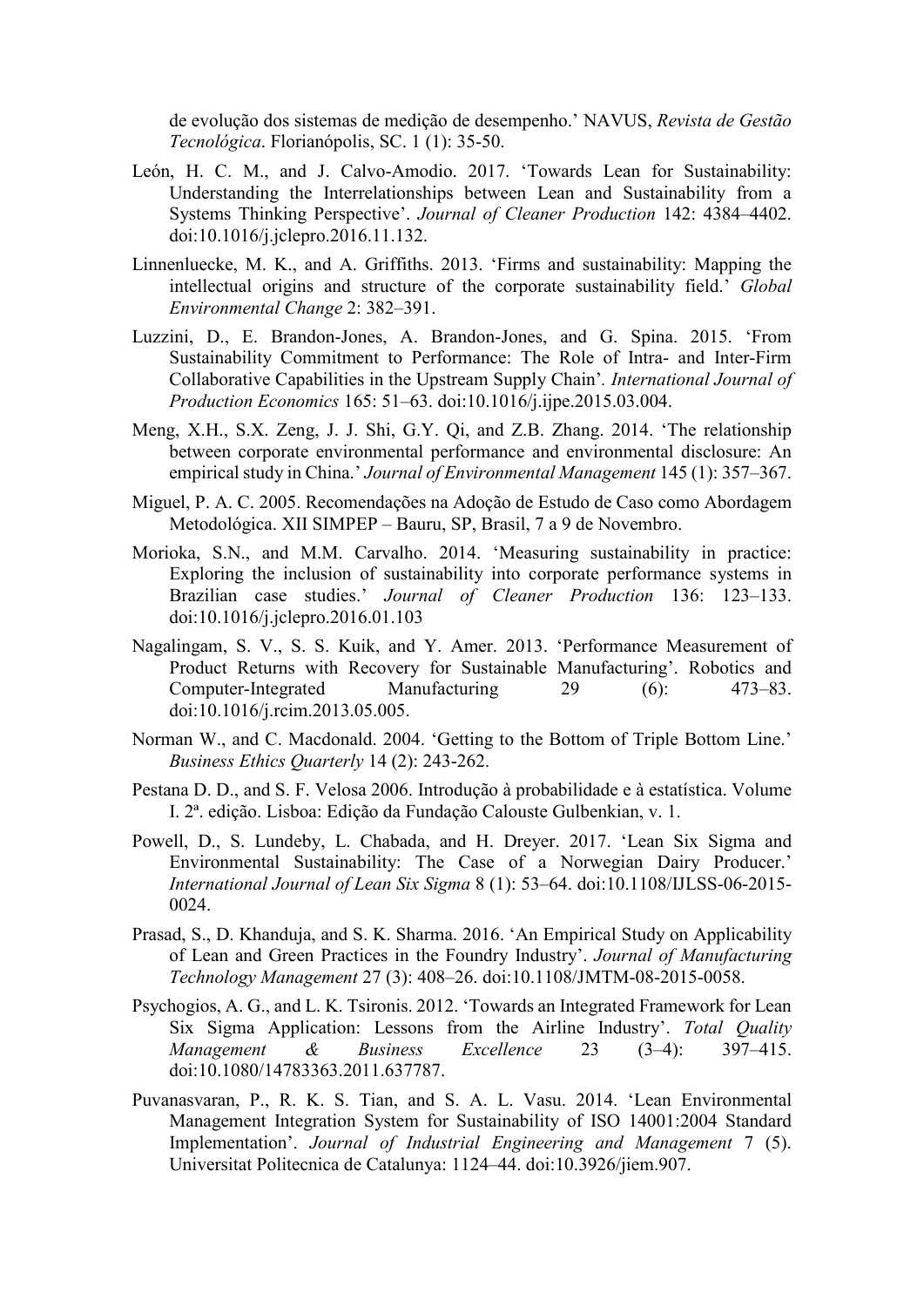- R Development Core Team 2017. R: A Language and Environment for Statistical Computing. Vienna, Austria: R Foundation for Statistical Computing. Retrieved from [http://www.R-project.org](http://www.r-project.org/)
- Rashidi, K., and R. F. Saen. 2015. 'Measuring Eco-Efficiency Based on Green Indicators and Potentials in Energy Saving and Undesirable Output Abatement'. Energy Economics 50 (July): 18–26. doi:10.1016/j.eneco.2015.04.018.
- Razali, N. M., and Y. B. Wah. 2011. 'Power Comparisons of Shapiro-Wilk , Kolmogorov-Smirnov , Lilliefors and Anderson-Darling Tests'. *Journal of Statistical Modeling and Analytics* 2 (1): 21–33.
- Sagnak, M., and Y. Kazancoglu. 2016. 'Integration of Green Lean Approach with Six Sigma: An Application for Flue Gas Emissions.' *Journal of Cleaner Production* 127: 112–18. doi:10.1016/j.jclepro.2016.04.016.
- Shah, R., and Ward, P. T. 2003. 'Lean Manufacturing: Context, Practice Bundles, and Performance.' *Journal of Operations Management* 21 (2): 129–149.
- Silva, C., P. Vaz, and L. M. Ferreira. 2013. The Impact of Lean Manufacturing on Environmental and Social Sustainability: A Study Using a Concept Mapping Approach. IFAC Proceedings Volumes (IFAC-PapersOnline). Vol. 6. IFAC. doi:10.3182/20130911-3-BR-3021.00080.
- Simpson, D. F., and D. J. Power. 2005. 'Use the Supply Relationship to Develop Lean and Green Suppliers'. *Supply Chain Management: An International Journal* 10 (1): 60–68. doi:10.1108/13598540510578388.
- Singh, R. K., H.R. Murty, S.K. Gupta, and A.K. Dikshit. 2007. 'Development of composite sustainability performance index for steel industry.' *Ecological Indicators* 7: 565–588.
- Sureeyatanapas P., J. B. Yang, and D. Bamford. 2015. 'The sweet spot in sustainability: a framework for corporate assessment in sugar manufacturing.' *Production Planning & Control* 26 (13): 1128-1144 http://dx.doi.org/10.1080/09537287.2015.1015470
- Schrettle, S., A. Hinz, M. Scherrer–Rathje, and T. Friedli. 2014. 'Turning sustainability into action: Explaining firms' sustainability efforts and their impact on firm performance.' *International Journal of Production Economics.* 147: 73–84.
- Thieme, J., M.B. Royne, S. Jha, M. Levy, and W.B. McEntee. 2015. 'Factors affecting the relationship between environmental concern and behaviors.' *Marketing Intelligence & Planning* 33(5): 675 – 690
- Thomas, A.J., M. Francis, R. Fisher, and P. Byard. 2016. 'Implementing Lean Six Sigma to overcome the production challenges in an aerospace company.' *Production Planning & Control* 27 (7-8): 561-603. doi:10.1080/09537287.2016.1165300
- Valiente, J.M.A., C.G. Ayerbe, and M. S. Figueras. 2012. 'Social responsibility practices and evaluation of corporate social performance.' *Journal of Cleaner Production* 35: 25-38.
- Veleva, V., and M. Ellenbecker. 2001. 'Indicators of sustainable production: framework and methodology.' *Journal of Cleaner Production* 9: 519-549.
- Verrier, B., B. Rose, E. Caillaud, and H. Remita. 2014. 'Combining Organizational Performance with Sustainable Development Issues: The Lean and Green Project Benchmarking Repository.' *Journal of Cleaner Production* 85 (December): 83–93. doi:10.1016/j.jclepro.2013.12.023.